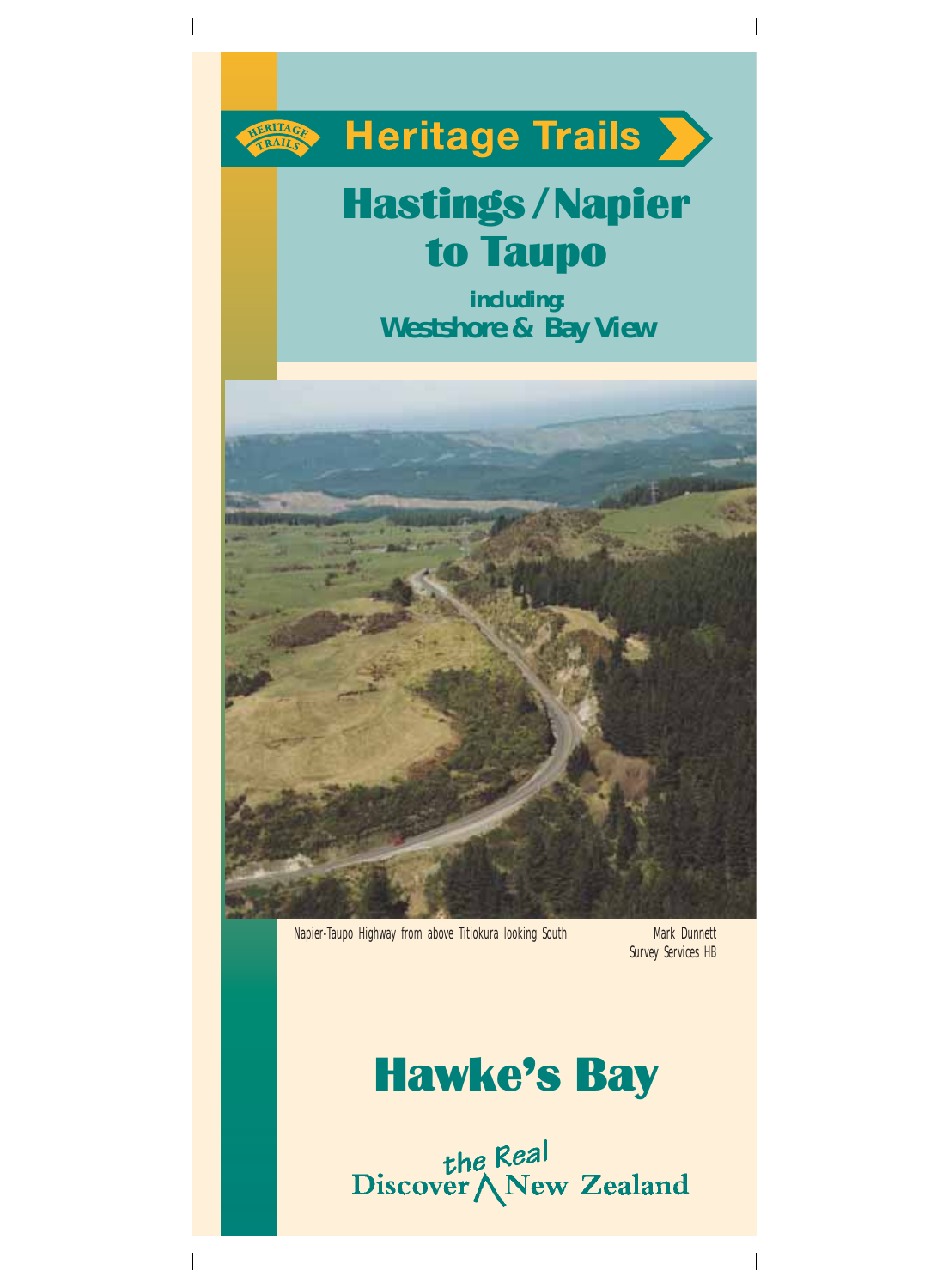# **Heritage Trail**

# History: Napier - Taupo Highway

# **Hawke's Bay**

The present sealed Napier-Taupo highway bears little resemblance to the pre-European walking trail. The track began when various Maori tribes from as far away as Taupo used it as a route to the coast where seafood was abundant.

The first European recorded to have travelled this way was Rev. William Colenso, an Anglican missionary, who walked the 80km from Napier to Tarawera in April 1847. Later Father Reignier, a French Marist priest, also used this route.

In 1869 the building of Armed Constabulary stockades were commenced along the Napier-Taupo track to safeguard from the threat of the Hau Hau uprising. Constabulary men, together with local Maori, worked on developing the then bridletrack into a road using picks, shovels, wheelbarrows and horse drawn scoops. Armed Constabulary garrisons were maintained until 1886.

In 1874 a two-day Napier-Taupo horse drawn coach service began. The road was treacherous - in places steep and slippery, and there were 43 fords across the Esk River alone. A trip from Napier to Taupo required the best efforts of 30 horses, six teams of five horses being changed at Petane (Bay View), Te Pohue, Mohaka, Tarawera and Rangitaiki.

About 1891 Lord Burford, for a bet, rode from



Horse Drawn Coach **Lake Taupo Museum**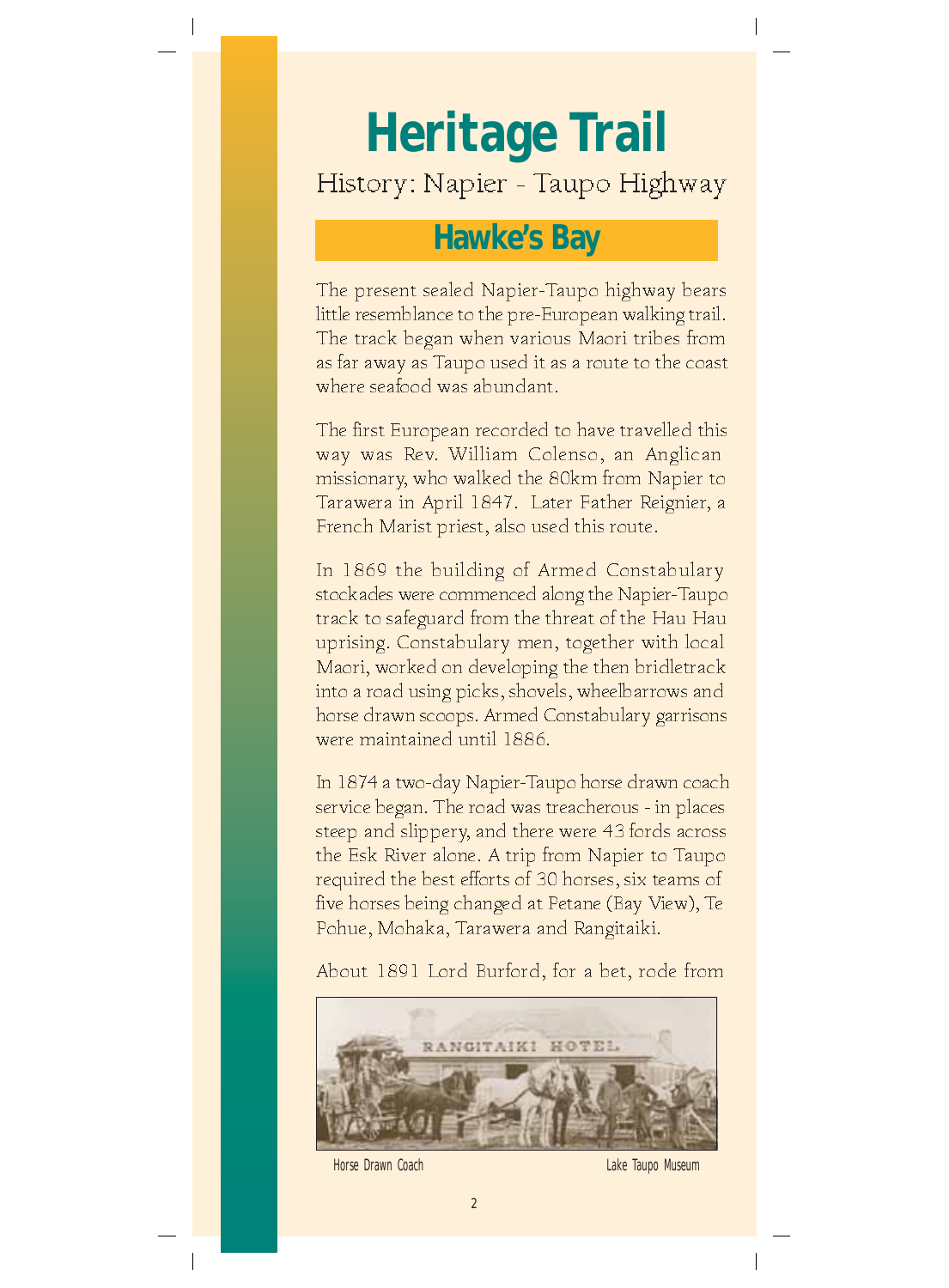Napier to Taupo in just under eight hours using relays of horses.

The first car, a Locomobile steam car, travelled the road in 1903. In 1904 Mrs Butcher, of Napier, was the first woman to drive a car over the Napier-Taupo Road. She drove a 1902 Oldsmobile to Rotorua in just two days.



1913 Cadillac Service Car Lake Taupo Museum

In 1907 Katherine Mansfield joined a camping party at Napier and they travelled the Napier-Taupo road in two horse drawn caravans. She recorded her experiences in her diary and wrote letters about the bush, the lakes and the 'broom' on the plains.

Horse drawn coaches continued a passenger service until 1913 when a Cadillac, an open nine-seater service car, was introduced. This reduced travelling time from Napier to Taupo to a mere eight hours.

By 1919 approximately six vehicles per day were using this route.

As recently as the 1950s a Napier-Taupo journey was still considered a somewhat hazardous three to four hour undertaking of choking dust, boiling radiators, broken axles, potholes, corrugations and washouts as only about one third of the road had



Intercity Coach **Ivan Hughes**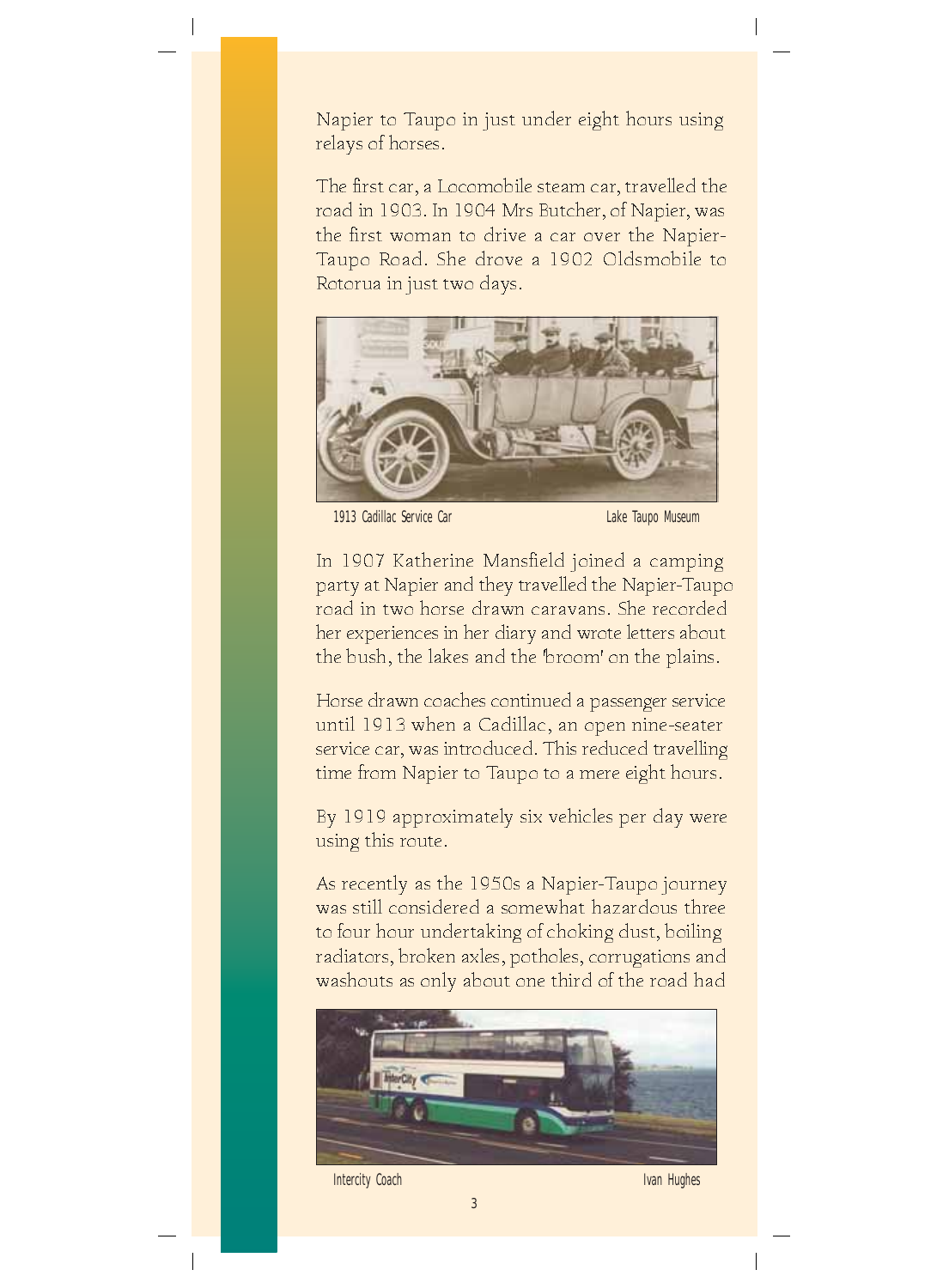been sealed.

The Napier - Taupo road has further developed with major realignments and deviations, sealing and the creation of passing lanes into the fine highway it is today.

The scenic spectacles along the way, the forests, rivers and mountain views, remain intact. Travelling time direct - approximately 1hr 45min from Napier *i*SITE Visitor Centre. For current fishing regulations contact Fish and Game 0800 242 342.

#### *The Hastings commencing point for the Trail is at ...*

# *i***SITE HASTINGS**

corner Heretaunga and Russell Streets 06 873 5526 ...



*i***SITE** Hastings **Ivan Hughes** Ivan Hughes

*From Russell Street i SITE Visitor Parking turn right into Heretaunga Street and left at lights into Karamu Road. Continue on Karamu Road and then State Highway 2 for the 18km drive, via Clive, to Napier.*

*Approaching Napier do not cross the railway line but continue straight ahead on the Marine Parade divided road with the sea on the right for 2km until reaching i SITE NAPIER, on right, at the end of the divided road.*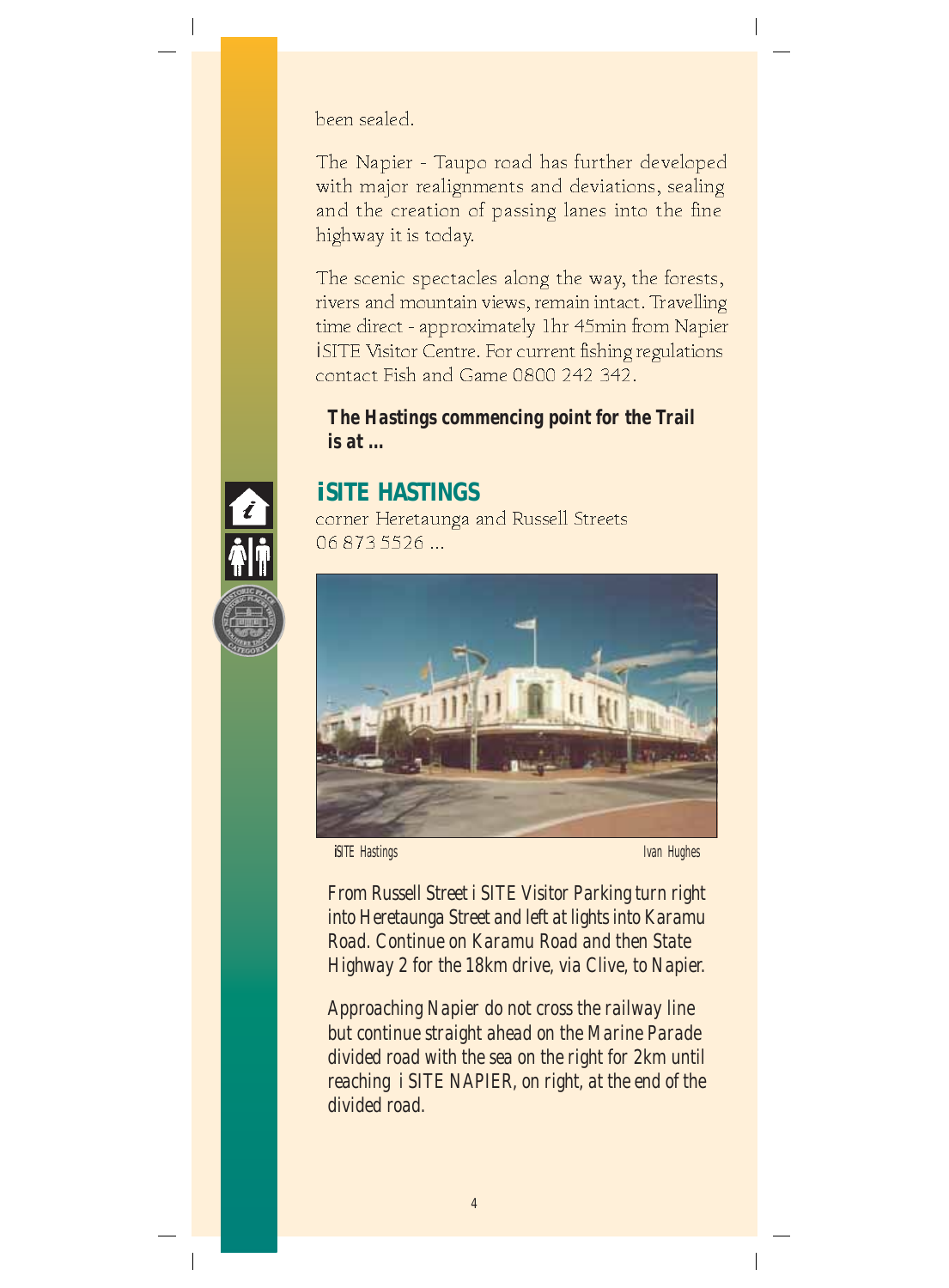



#### *i***SITE NAPIER**

(Taupo 147km) 100 Marine Parade 06 834 1911.



*i*SITE Napier *i*SITE Napier **Photo Courtesy** *i***SITE Napier** 

*On a clear day Mahia Peninsula at the northern end of Hawke Bay can be seen while to the south across the bay is Cape Kidnappers.*

*Next to i SITE NAPIER is the Soundshell, Veronica Sunbay and the Colonnade that incorporates New Napier Arch flanked on the right by Harold Latham Arch and Robert C. Wright Arch on the left. Opposite stands the Boer War Memorial and cannon.*



While travelling north along Marine Parade note the sea wall that at one time extended almost the entire length of Marine Parade. Built in the late 1880s by prison labour it prevented heavy seas from breaking over the roadway and flowing into the business area. Originally the sea wall extended as far as the beginning of the breakwater but over the years it has been covered by rubble from numerous Bluff Hill slips. The distinctive Norfolk Island pines along Marine Parade were planted in the 1890s.

*Continue on to pass Hawke's Bay Museum, the old Napier Courthouse (now Conservation House) and*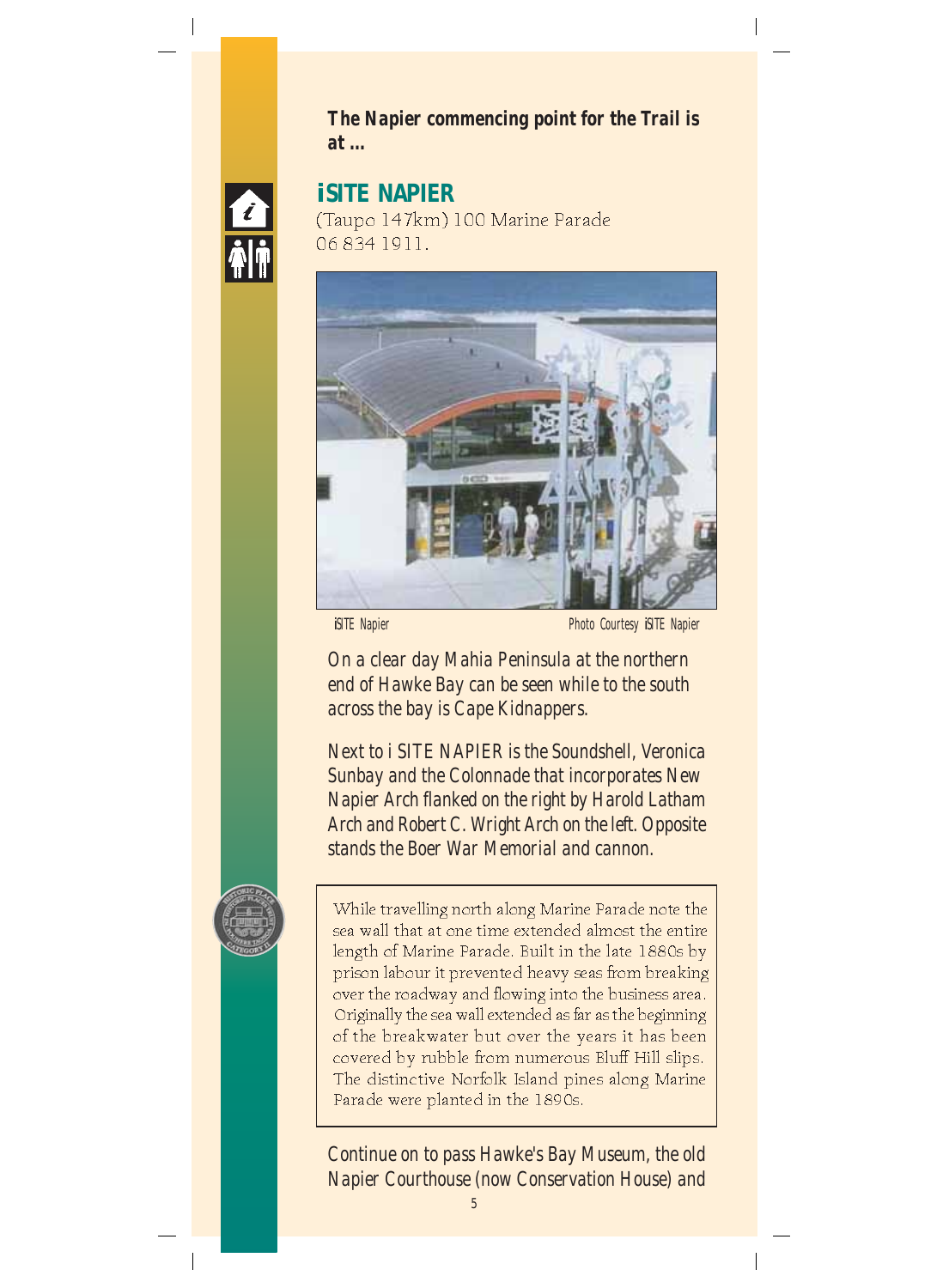

*Hawke's Bay Club. On the seaward side is Tom Parker Fountain with the bronze statue of Pania nearby. The Floral Clock and War Memorial Conference Centre precede Ocean Spa hot saltwater complex and Swan Memorial shelter. Across the road at the foot of Seaview Steps next to Te Pania Hotel stands Clive Flood Memorial. Near Coote Road corner, Centennial Gardens built in the old prison quarry, commemorate 100 years of the Borough of Napier (refer Napier's Art Deco Walk brochure and Napier Hill Drive Heritage Trail brochure).*

### **BLUFF HILL**

1km, at the eastern end of Scinde Island (Mataruahou) overlooks Port of Napier. At the top of Bluff Hill (elevation 101m) is a spectacular lookout providing panoramic views of Port of Napier and Hawke Bay. The face of Bluff Hill is a popular nesting place for thousands of feral pigeons *(refer Napier Hill Drive Heritage Trail brochure).*

# **PORT OF NAPIER**

is built on reclaimed land at the foot of Bluff Hill. In 1855 when declared an official Customs Port of Entry the port was situated in the Iron Pot/West Quay area *(refer Ahuriri Walk Heritage Trail brochure).* Decades of wrangling over the old port and the new site delayed development even though a breakwater had been commenced at this site in the early 1890s. The decision was made following the 1931 Hawke's Bay Earthquake when the seabed was raised over two metres making the old port too shallow for shipping.



The Breakwater 1892 **Port To Port: Don Wilkie** 

Today Port of Napier, a major North Island container terminal, is an increasingly vital part of Hawke's Bay's economy.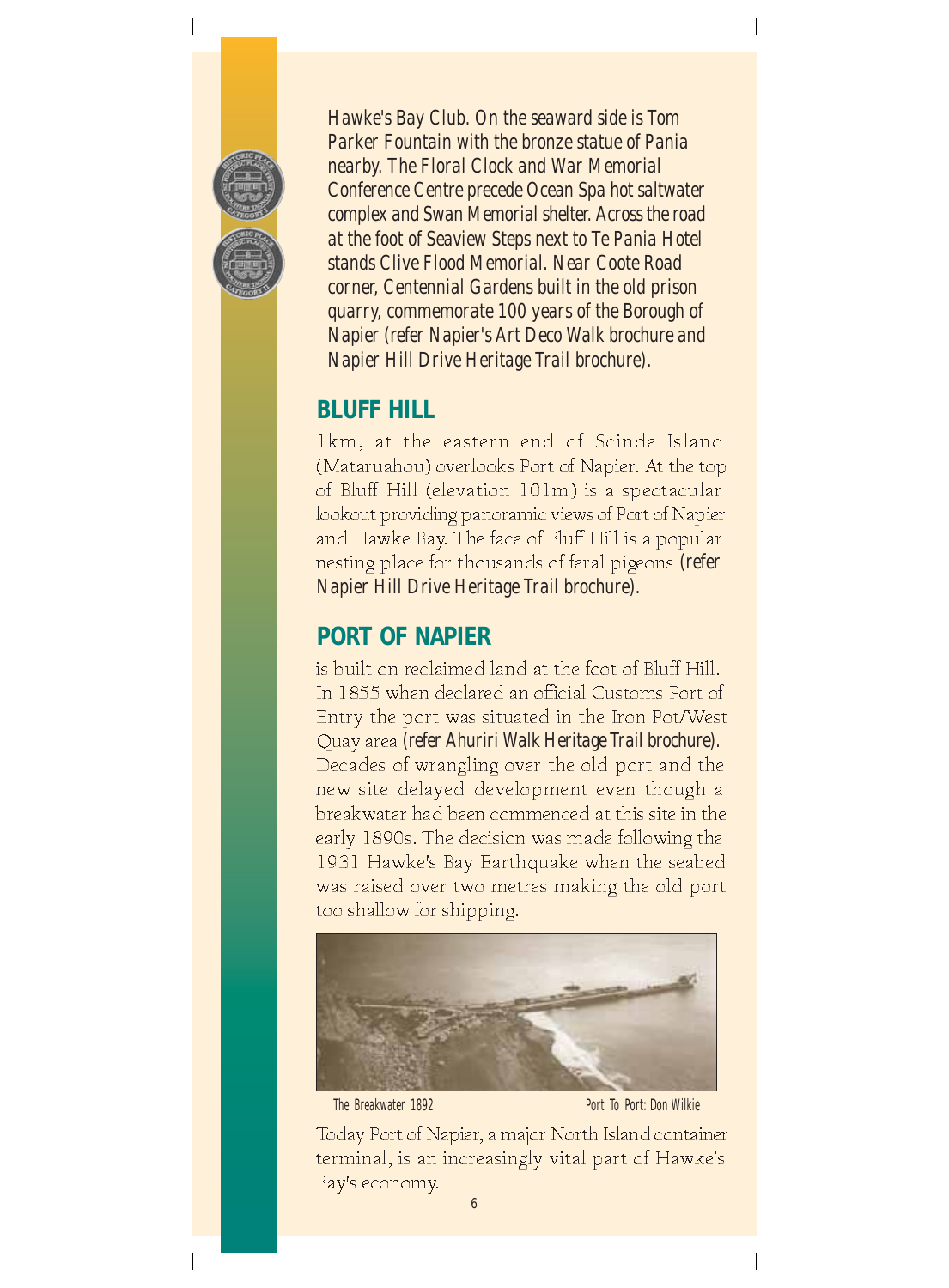

*Cross the railway line and veer right into Hardinge Road turning left into Bridge Street. At the next roundabout recross railway line before passing National Tobacco Company building - the jewel in Napier's Art Deco crown - on left. At next roundabout turn right into SH2. Pandora Pond on the left is a well-used recreational area for all water sport activities. Towards the sea is Westshore, a popular residential coastal suburb.*



Westshore and Inner Harbour c1910 Port To Port: Don Wilkie

The Villers and McKain families were the first Europeans to build homes at Westshore. James McKain was the first hotelkeeper in Hawke's Bay. The early homes were small and simple, sometimes built of pumice blocks. Access from Napier was difficult and a ferry service operated from Port Ahuriri. In 1880 the first bridge was built but in 1922 part of this bridge collapsed. As the road and railway bridge and embankment had been completed in 1918, Westshore had become more easily accessible and popular for weekend baches and cottages. A footbridge, on the site of the original bridge, was built in 1935 and remained until it was destroyed by a tsunami caused by the Chilean Earthquake of May 1960.

*Cross the present Westshore Bridge built in 1961. On the left is ...*

#### **AHURIRI LAGOON** including **AHURIRI ESTUARY**

6km. Te Whanganui a Orotu was the Maori name for the huge tidal lagoon that stretched from the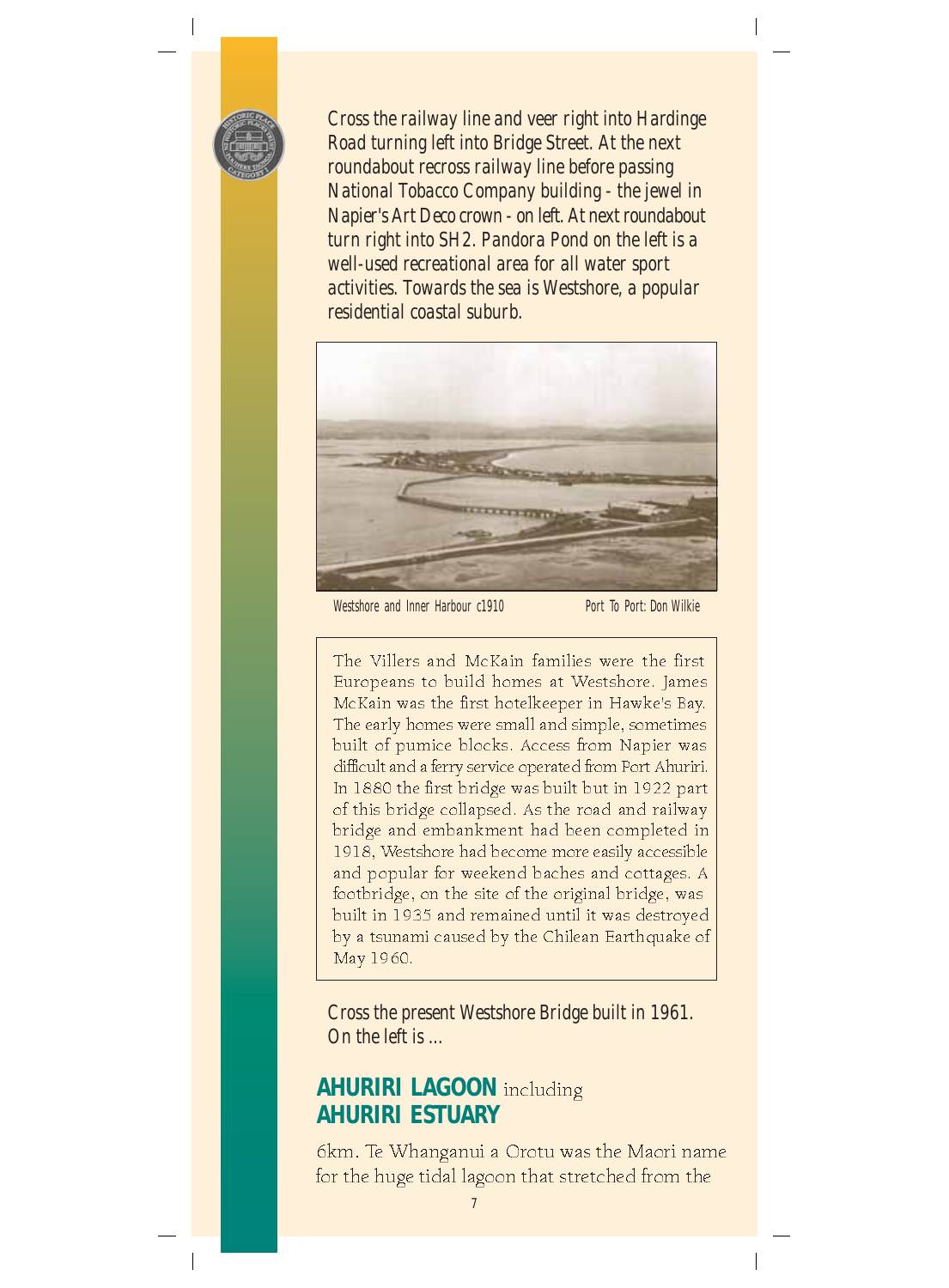

sea inlet to the hills and from Napier to Bay View. For many centuries it was a rich source of food. To the European settlers the Inner Harbour or Ahuriri Lagoon provided an area for boating, picnics and recreational interests. On 3 February 1931 a massive 7.8 earthquake rocked Hawke's Bay. As a result the land here was raised over two metres. Ahuriri Lagoon was dramatically altered becoming almost dry land. With extensive draining this area has been developed into farmland, an airport and suburbs. Ahuriri Estuary Wildlife Refuge walk is well signposted (allow 1 hour). On the right at the start, at the foot of the grass tongue of land, is the remains of a stone seawall built on the original Inner Harbour high tide mark. This wall protected 'Boydstown', where several Boyd family homes stood, from flooding during higher than normal high tides. Beyond the old road and railway bridge that is part of the walkway is Hawke's Bay Expressway opened in 2003 with multi spans to allow the free flow of tidal water where the expressway crosses the estuary. The estuary is a valuable natural habitat and the birdlife is conspicuous. Look especially for the white Royal Spoonbill and for summer waders such as the Bar-tailed Godwit that never breed here but migrate each year from Arctic Alaska.



Remains of Boydstown protection wall

#### *Continue along Meeanee Quay*

Westshore option: Turn right at Alfred Street and pass Westshore School. Between Westshore Surf Lifesaving Club and Ferguson Avenue was Joyland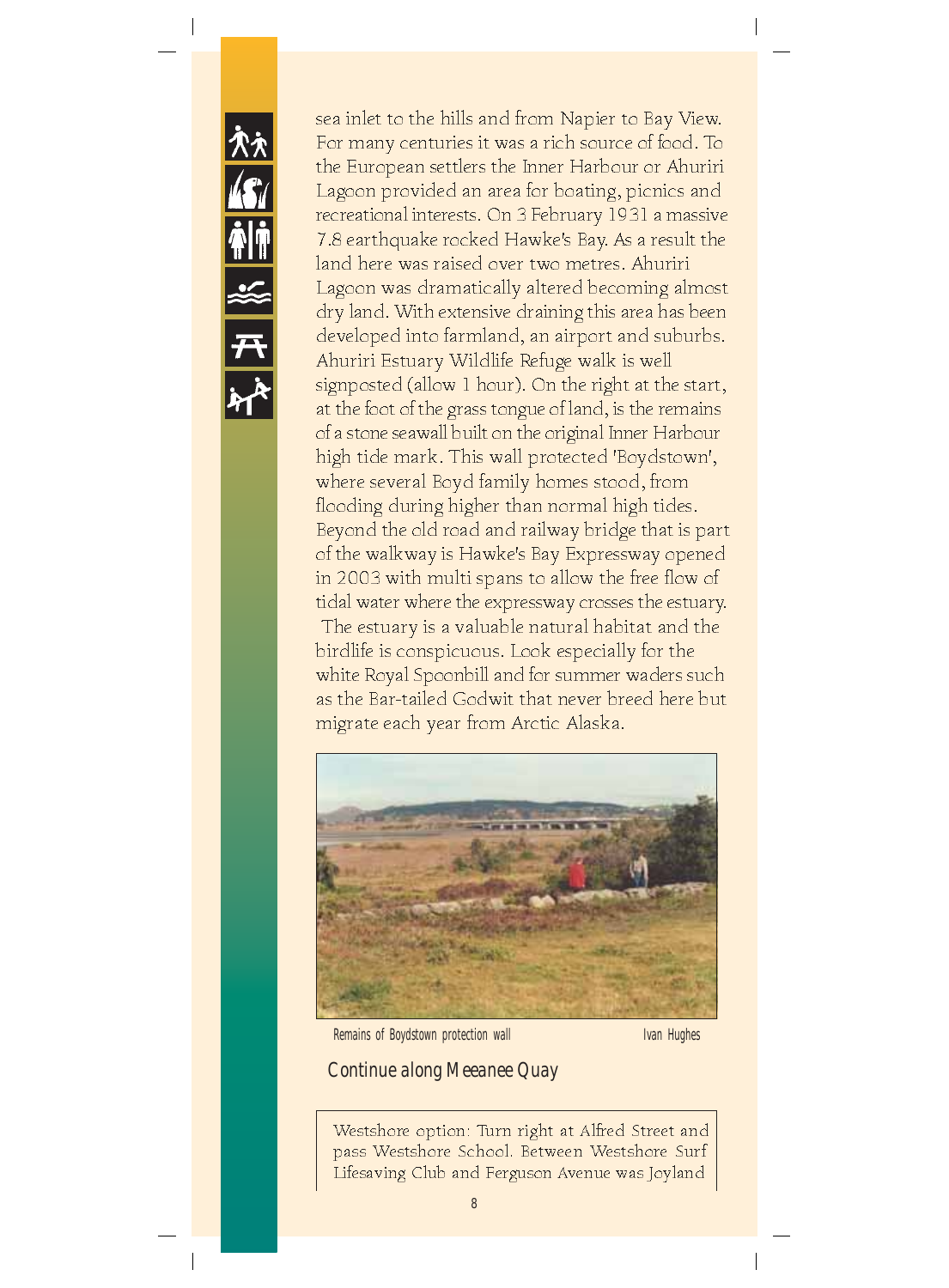dance/cabaret hall built in the early 1930s. It was a popular spot for good dancing and music with pleasant surroundings.

Turn right and with the sea on the left drive along Ferguson Avenue then Nott Street. Turn left into Charles Street continuing to Whakarire Avenue. Turn left and continue to end of road to view Heritage Trail information board on the site of the old freezing works.

Return to Meeanee Quay.



*Continue north to the expressway intersection. Ahead on the left of Watchman Road is the entrance to Westshore Wildlife Reserve where there is an excellent observation hide.*

*Turn right onto expressway, continue north to pass...*

#### **HAWKE'S BAY AIRPORT**

8km, officially opened in February 1964. For a time it was known as Beacons Aerodrome to distinguish it from Embankment Aerodrome on the Inner Harbour near the Napier end of the old road and rail embankment. Initially Beacons Aerodrome was marked out with tyres painted yellow and the administration building was one of the Napier trams unused since the earthquake of 1931.

#### **SHIPPING BEACONS**

10km. Built in 1906 the beacons mark the channels around Pania Reef. The reef was named after Pania the maiden of the well-known Maori legend. These beacons were the first light towers in New Zealand to be built on concrete bases. The two lattice towers mark South Pania Channel that originally Shipping Beacons Ivan Hughes provided safe passage to a



**Westshore** 

roadstead anchorage from where goods were loaded into lighters. The rear lattice and front modern green light mark North Pania Channel.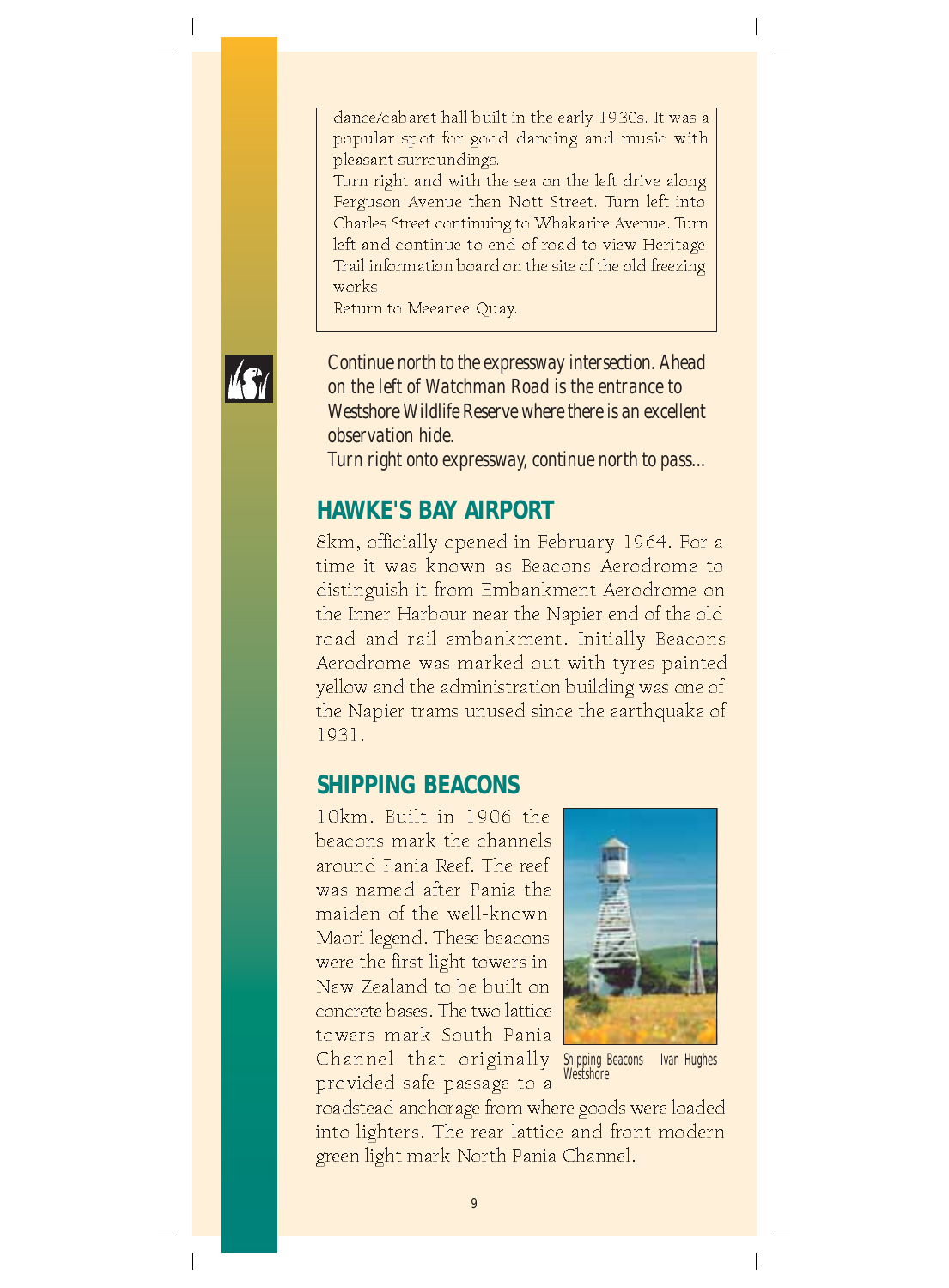

*About 300m further on across the railway line overlooking the sea, is a WW II concrete pillbox built as part of NZ's coastal defence system. Note: Bay View to Westshore section of The Rotary Pathway, a project by Napier's six Rotary Clubs. This walkway/cycleway will eventually encircle Napier City.*

At the time of Captain Cook's visit in 1769 the outlet to the lagoon was at Keteketerau just north of the beacons in the dip approaching Onehunga Road. During the following fifty years this outlet often became blocked and the rising lagoon waters threatened to flood the cultivated area around the shoreline. A visiting Maori party, under the leadership of Tu Ahuriri, son of chief Tu Maro, began to form a new outlet near Napier Hill and the force of the escaping water gouged out the present channel between Ahuriri and Westshore.



#### **ONEHUNGA ROAD**

11.5km. Prior to 1931 Hawke's Bay Earthquake there were nine small islands in the Inner Harbour. At the site of Hawke's Bay Pistol Club range, was Te Iho o Te Rei (Quarantine Island) that is recorded as being the site of the last intertribal battle between Maori in this district in the 1820s. During the sailing ship era this island was used as a quarantine station.

On another of the islands, Te Roro o Kuri, Whaka mahara tanga Walk offers magnificent views over Hawke Bay and the inland reaches of the former Inner Harbour. The longer of the circular walks takes one hour while the shorter takes thirty minutes. Closed for lambing 1 July to 30 September.

#### **BAY VIEW TOWNSHIP**

13.5km, was once called Petane, Maori for Bethany, until confused with Petone. Around 1859 the first school was built between Bay View and Eskdale. In May 1869 a blockhouse capable of holding 25 men was built of sawn timber. During the 1870s a steamboat service ran across the Inner Harbour from the Westshore Hotel to Bay View township.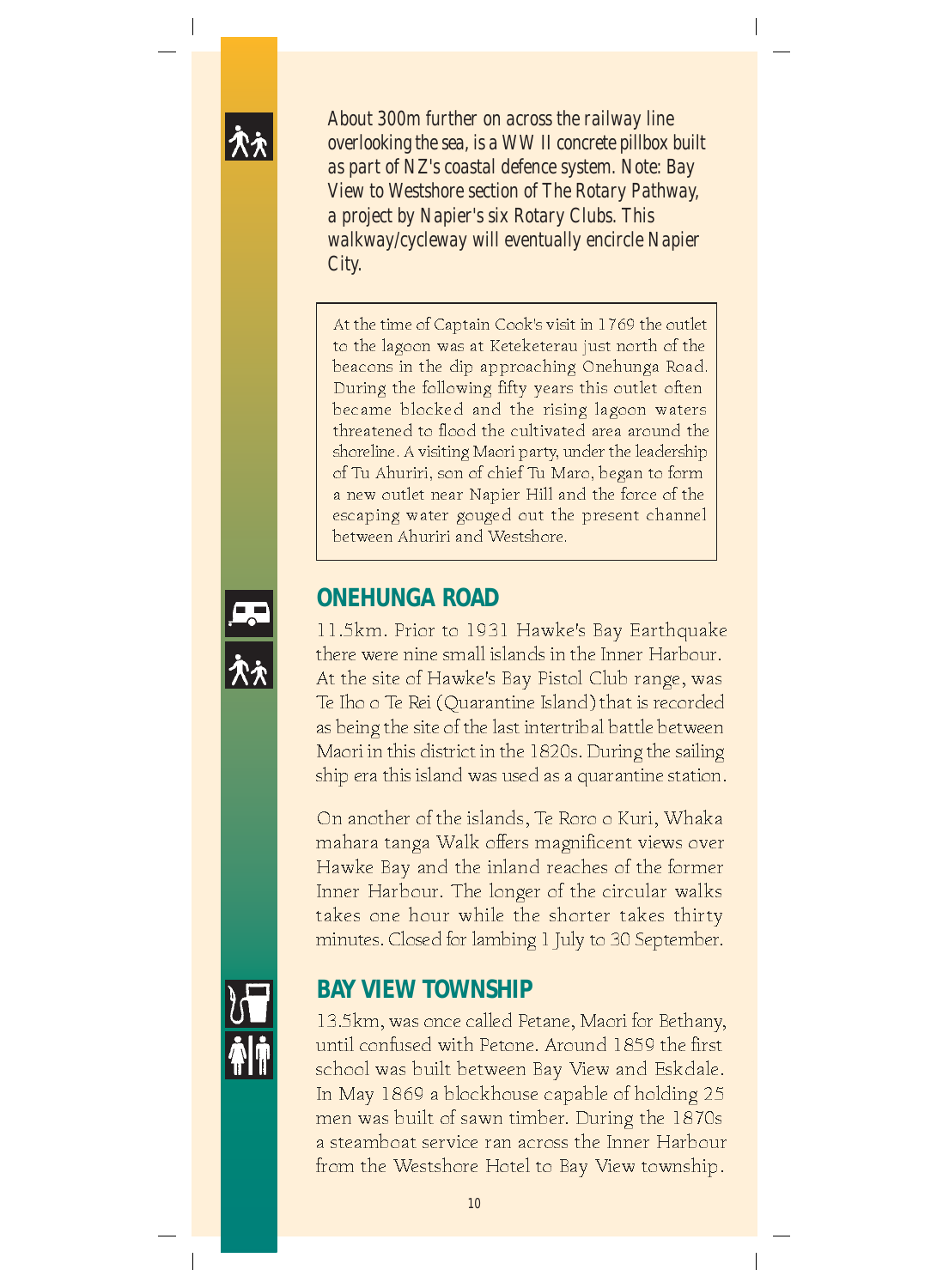Bullock wagons and horse drawn sledges met the boat. By 1880 Bay View was where the first team of horses on the Napier-Taupo route was changed. Prior to the 1931 Hawke's Bay Earthquake, the Esk River flowed close to the base of the hill, where the present highway runs, before entering the Inner Harbour. Hill Road was then part of the main route to Taupo.

King George Hall (1911), one of Napier architect Louis Hay's early designs, serves as a social centre for the district.



King George Hall 1911, Bay View Ivan Hughes Ivan Hughes



*Franklin Road leads to Le Quesne Road and then to Bay View Beach, a popular seaside residential area. At Taupo / Gisborne turnoff 16km, veer left to follow SH5, 'Thermal Explorer Highway', to Taupo. Esk River was known to the Maori as Waiohinanga. European settlers in the 1850s briefly changed the name to Petane River, before settling on Esk River. This river has its source high on Maungaharuru Range and has a history of flooding. In 1938 some valley homes were filled to the rafters with mud and the swollen river forced a new direct channel to the sea.*

*Esk River is a popular fishery with easy access from any of the highway bridges, Eskdale Park, Waipunga Road or Ellis-Wallace Road.*

*For current fishing information contact Fish and Game 0800 242 342.*

*Esk Valley has an abundance of vineyards and orchards with cafes and a lavender farm. Yule Road leads to Eskdale Caravan Park.*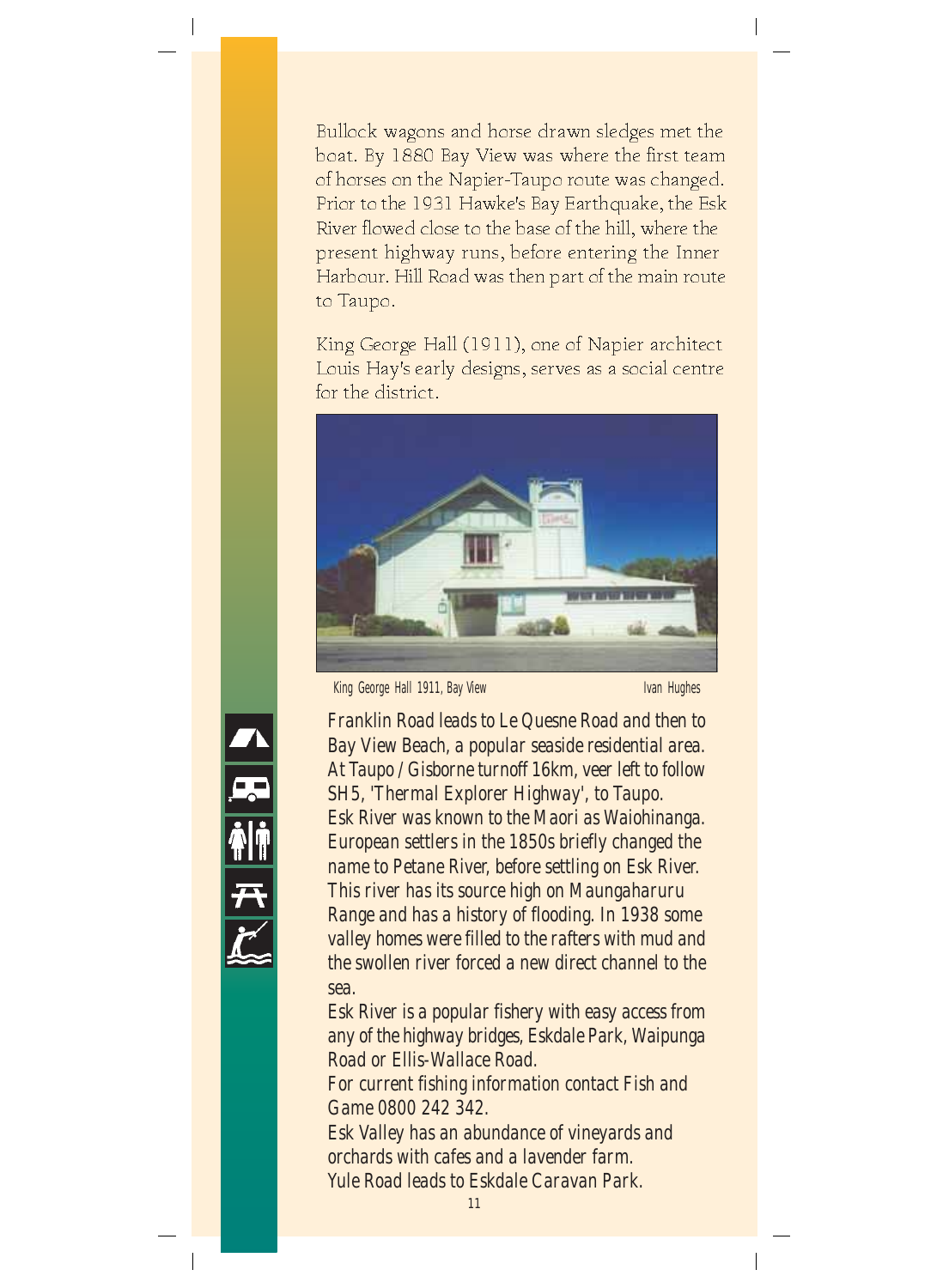#### **ESKDALE WAR MEMORIAL CHURCH**

20km, dedicated 1920, was built in memory of 2nd Lieut. Percival Moore Beattie who was killed in action in France on 3 November 1918 during the last few days of WW I. Local farmer Thomas Clark donated the land while his daughter Annie, wife of Percival, provided the building and furnishings. Regular services are held in this picturesque church that is often used for weddings.

*At the corner of Shaw Road, a concrete plinth dated 1866-1916, is a reminder that in October 1866, a group of Armed Constabulary and local settlers overwhelmed a northern Hau Hau party on its way to attack Napier.*

*Further along Shaw Road, beside the entrance gate to Eskdale Park, is a concrete column marking the height floodwaters reached on 25 April 1938 the 'Anzac Day Flood'. Eskdale Park, a popular family picnic and recreational area, was donated to the public by Thomas Clark.*

*Waipunga Road crosses the Esk River and winds up the hill to give picturesque views before joining Napier-Wairoa Road SH2 at the top of the Devil's Elbow (refer Napier to Wairoa Heritage Trail). Glengarry Road 31.5km on the left gives access to Puketitiri Road. Glengarry Road (15.5km), one of the early Napier-Taupo routes, is partly unsealed and offers many spectacular panoramic views.*



Eskdale War Memorial Church Ivan Hughes

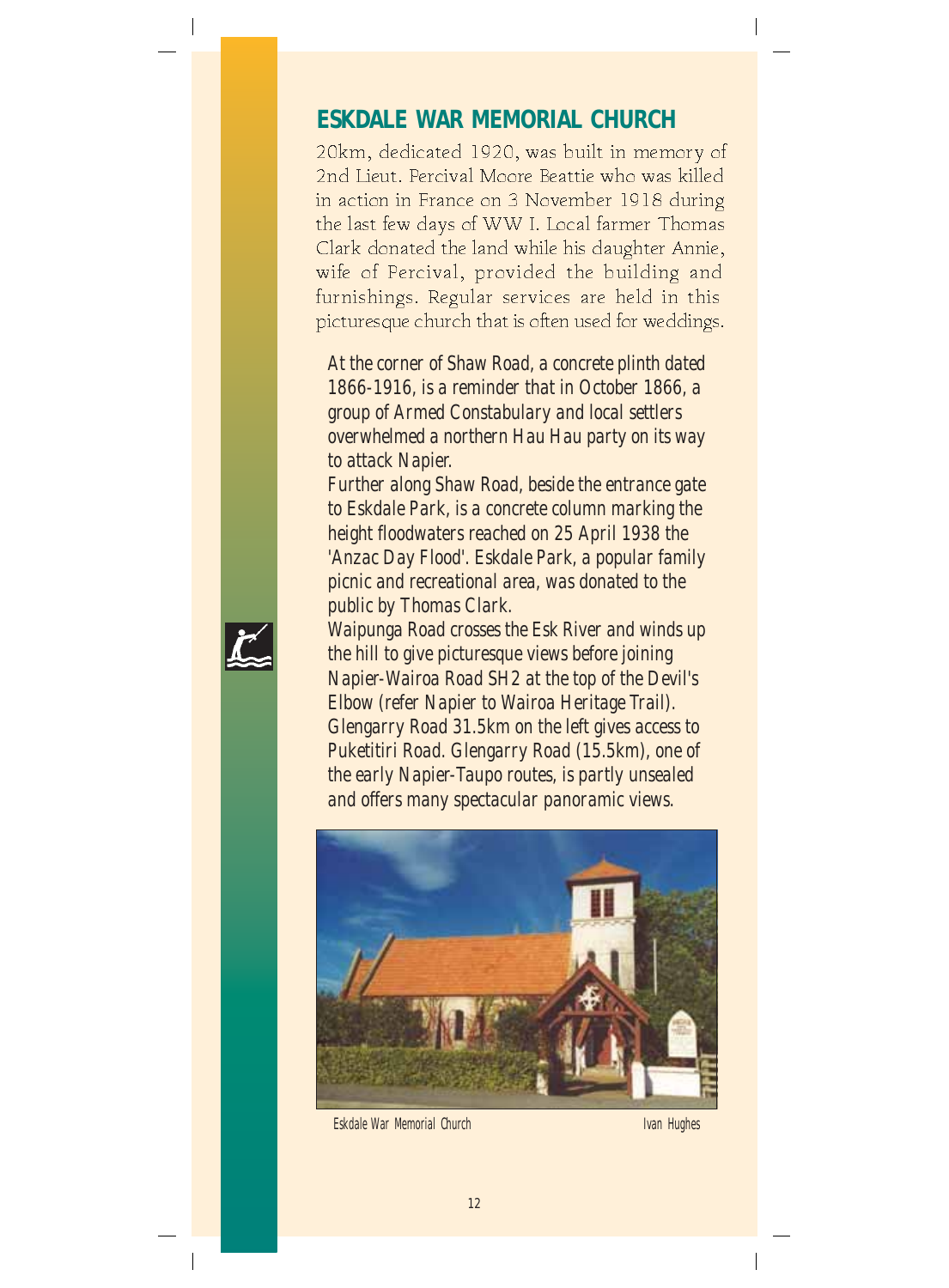### **OLD COACH ROAD**

42.5km. The unsealed road to Trelinnoe Park (5.5km from turnoff), one of New Zealand's largest private gardens open to the public all year, follows Old Coach Road, the original Napier-Taupo Road, through forest and farmland. Drive carefully and be aware of forestry logging trucks. Turning point at Esk Valley Forest gate 7.5km.

#### *Pass Te Pohue Golf Club then Ohurakura Road picnic area.*

*Logging and burning of the original forest did little for the stability of the upper Esk Valley. After torrential rains in 1924 and 1938 the land became severely eroded and planting of radiata pine was commenced in 1948 to stabilise the valley. Esk Forest is now in full production.*



Old Coach Road looking towards Te Waka Ivan Hughes



#### **TE POHUE**

46km (Taupo 101km), beneath the distinctive prow-shaped summit of Te Waka Range is a small settlement beside a privately owned picturesque lake. Te Pohue Hotel, erected about 1869 was burnt down in 1897. This was the first day lunch stop for the Napier-Taupo coach. Pigeons were kept at the hotel and taken to Napier. As the coach left Napier in the morning a pigeon would be released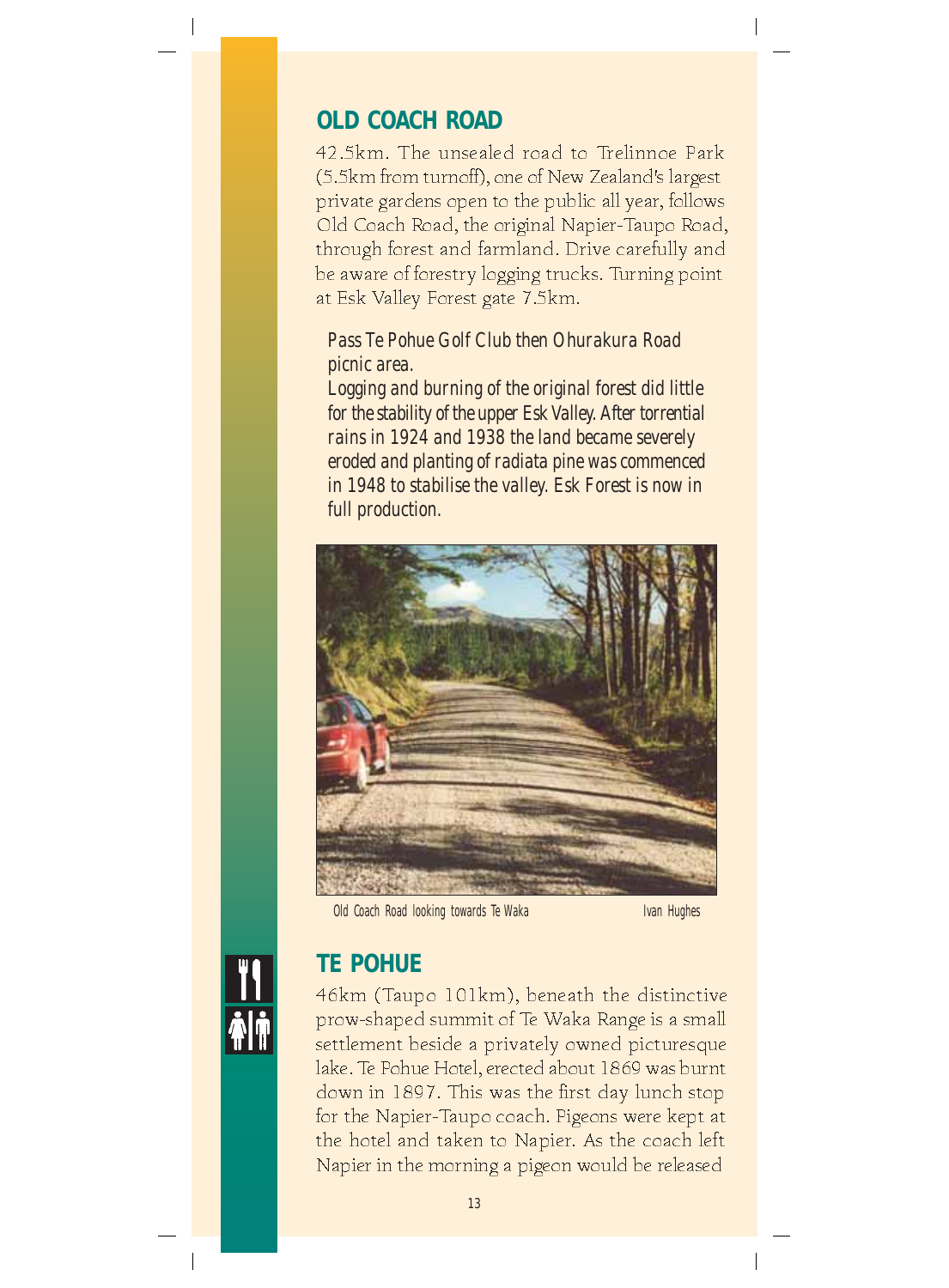

The tortuous climb up the old road to Titiokura Summit – looking south NZ Aerial Mapping Ltd

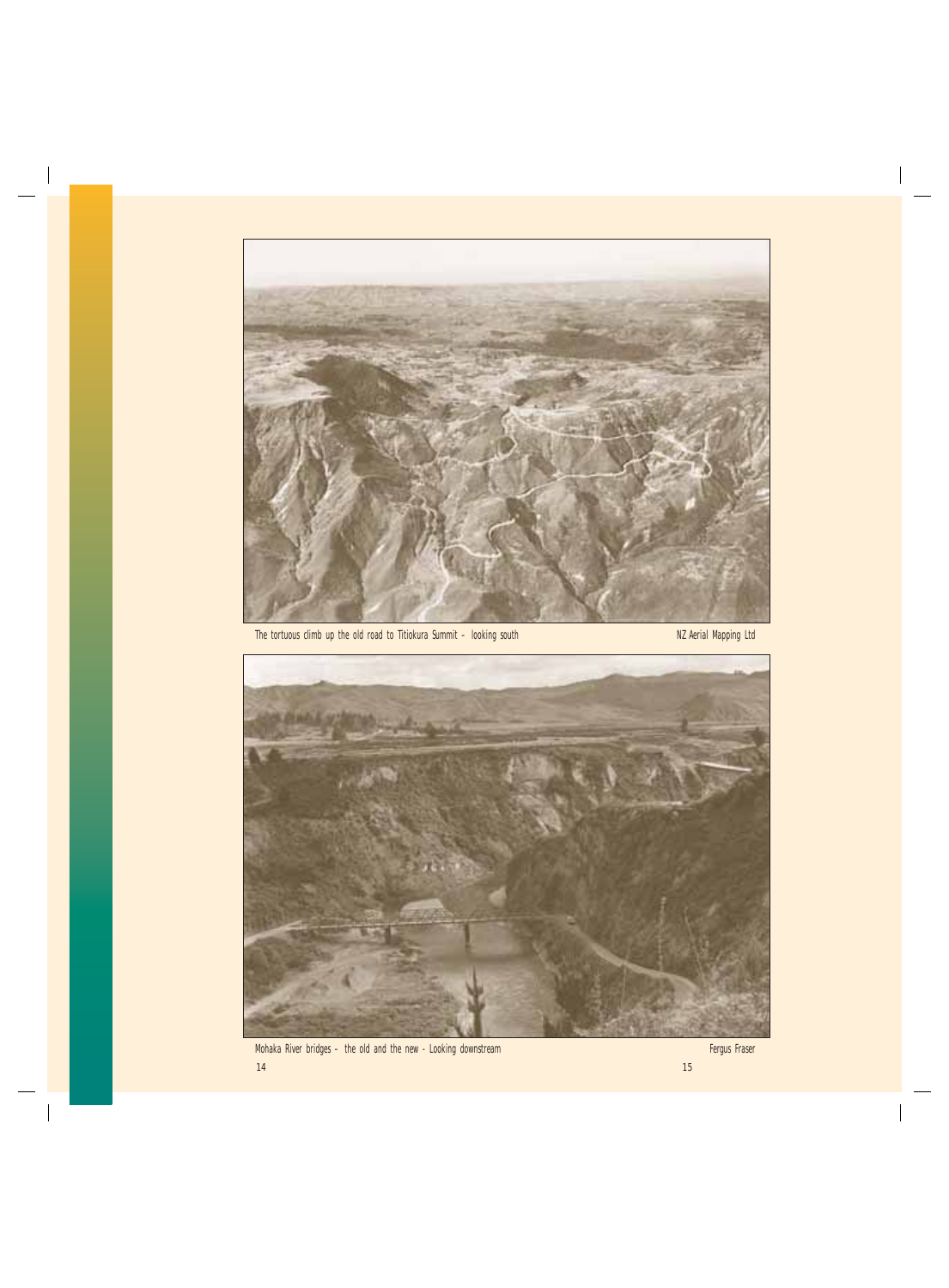with a message stating the number of guests expected for lunch. Today's hotel is the third at Te Pohue, the former two having been destroyed by fire or earthquake.

Originally the district was covered in dense native forest that was milled in the mid-1900s then developed for farming. Today the settlement centres on forestry and sheep, cattle and deer farming.



Te Pohue Hotel c1880 Hawke's Bay Cultural Trust Collection



#### **TITIOKURA SADDLE**

51.5km (elevation 750m), is at the southern end of Maungaharuru Range where, in 1869 a constabulary stockade was built. The road passes through a steep cutting where to the east is a panoramic view of Hawke's Bay while to the west there is a sweeping view of the Kaweka Ranges and the broad Mohaka River valley.

The name, Titiokura, comes from the food snaring exploits of Okura, an early Maori. At night he lit fires on the summit to lure the once prolific titi (mutton birds) as they migrated from the sea to their burrows high on the range.

*Waitara Road 56km leads to Glenfalls Recreation Reserve (8km from SH5) a large grassy area giving public access to Mohaka River which is nationally renowned for white-water rafting and is a highly regarded fishery. For current information contact Fish and Game*

*0800 242 342.*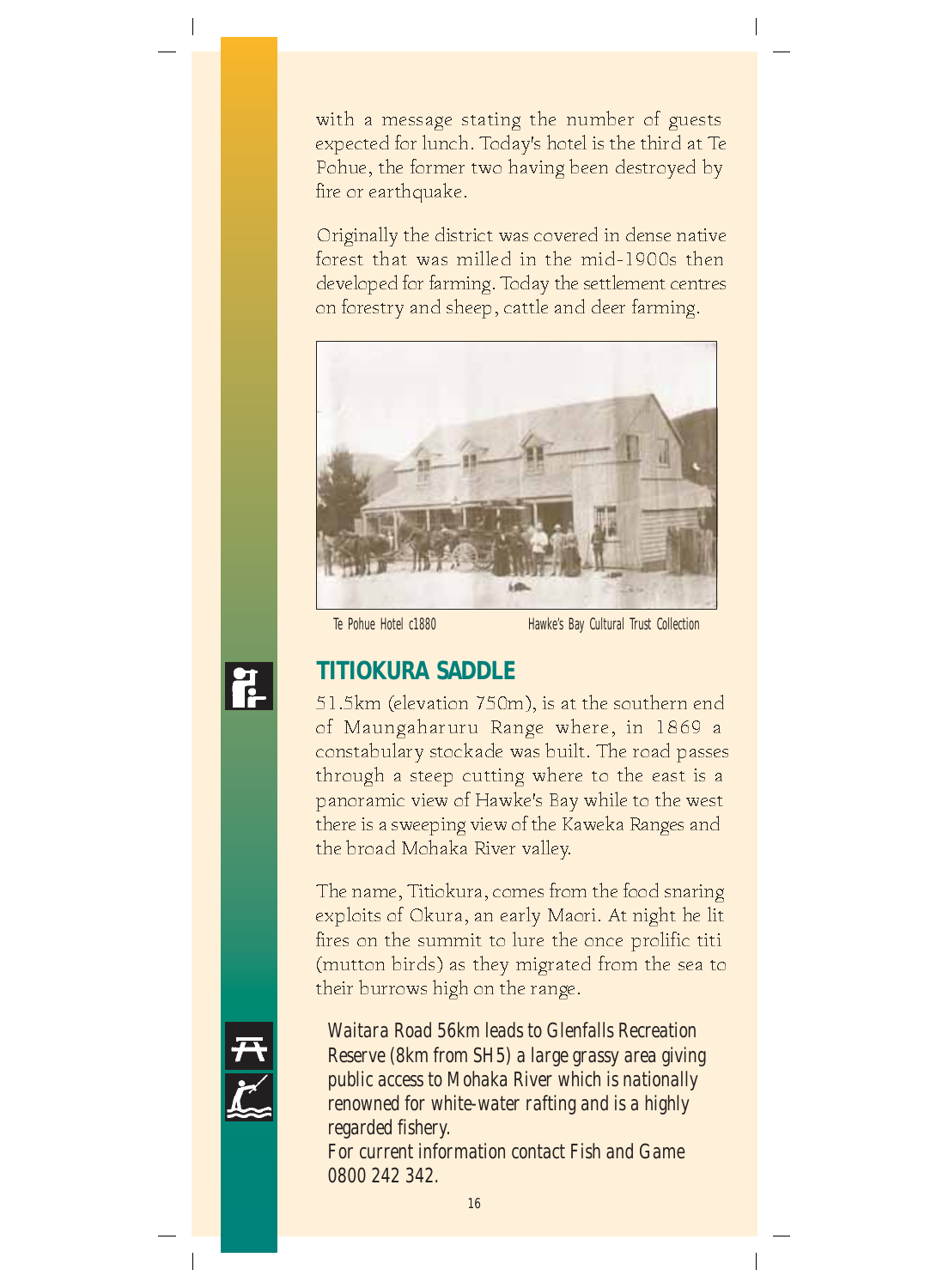



58km. One of North Island's great wilderness rivers, Mohaka River begins its lengthy journey on the open tussock lands of the volcanic plateau within Kaimanawa Forest Park. It then flows through mountainous Kaweka forests, across farmland and through pine forests to the sea in northern Hawke Bay. The Great Mohaka Depression is a faulted valley lying on one of the great fault-zones of the North Island. Mohaka River follows this over a distance of 40km. Mohaka Valley was well known to early Maori who collected food from river and forest crossing the river by raft or canoe. In 1847 Rev. William Colenso recorded that he had crossed the flooded Mohaka River on a 'raupo raft lashed together with flax'. In this vicinity in 1880, a miniature gold rush took place. As insufficient gold was found to make the claim workable the mine was abandoned.

During a flood in 1896 the Mohaka Bridge was washed away. Coaches were ferried across by punt until 1900 when a new bridge was built. A change of five horses took place here. Mohaka Hotel was closed in 1899 and moved in sections to Te Pohue to replace the hotel that was destroyed by fire. The present bridge, opened in 1962, has a span of 215m and is a safe 50m above the normal flow of the river.

*About 800m past the bridge note McVicar Road that was part of the "mad mile" - the only significant straight on the old road*



Mohaka Bridge opened 1962 Ministry of Works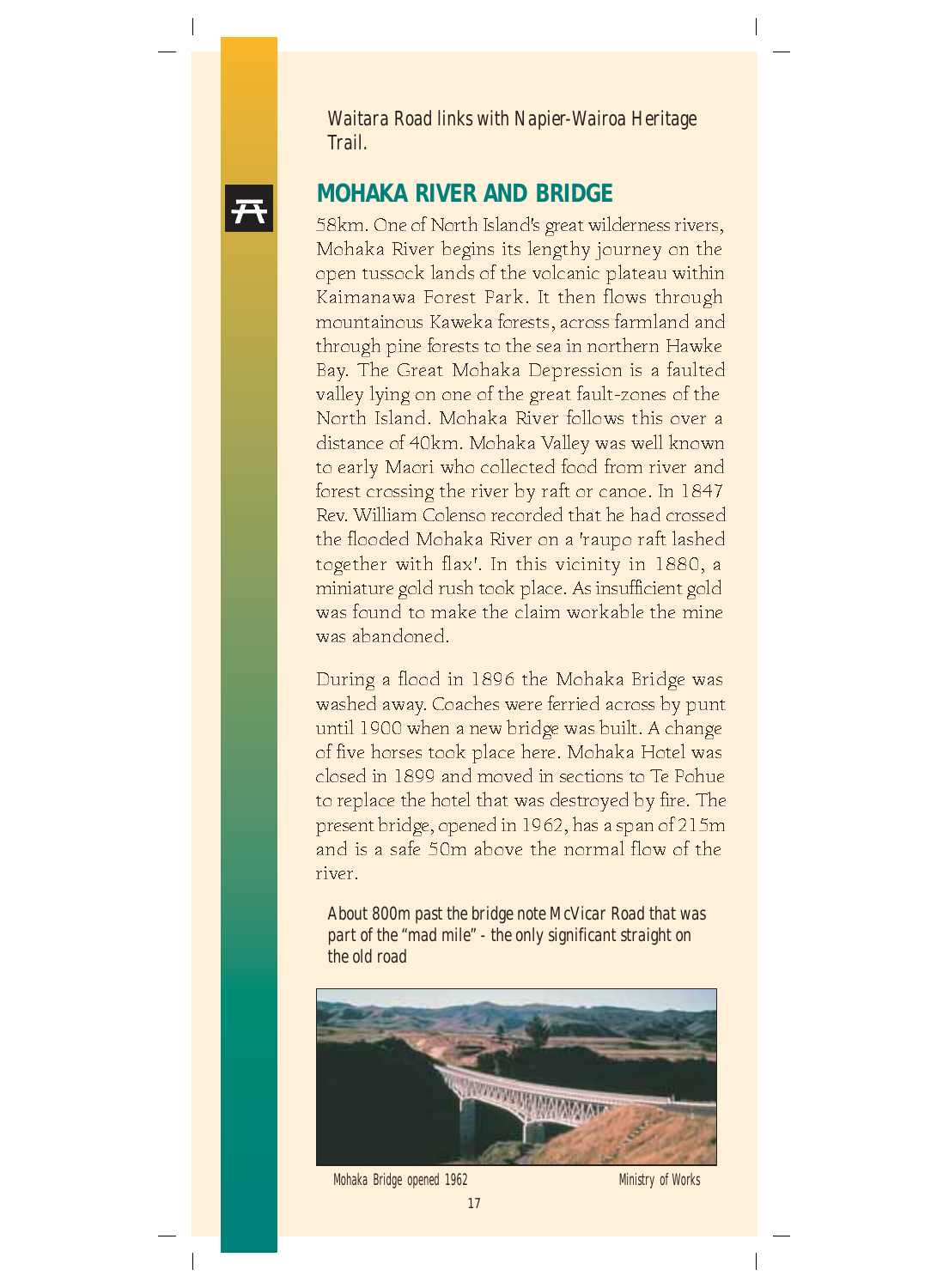#### **TE HAROTO**

65.5km. Only a few families live at Te Haroto now but in the mid-1900s timber milling in the area employed a large workforce and the village was a bustling place.

Te Haroto Marae is the home of Ngati Hineuru people. The meeting-house was named Te Rongopai, the Gospel or Good Word, by Maori leader Te Kooti.

A military stockade, including a blockhouse that could garrison 40-50 men, was built in 1869 but constabulary men had little idea that Te Kooti, the man they sought, frequently sheltered with the Ngati Hineuru. In 1930 the founder of the Ratana faith, Wiremu Ratana, named the whare kai (dining house) Piriwitua, the Campaigner.

#### **TURANGAKUMU SUMMIT**

67km (Taupo 79km). Opposite Summit Kiosk a short road, part of Old Coach Road, leads towards the old road summit 91 metres higher than the present road. This was once the site of Tupurupuru Pa that occupied a strategic position often bitterly contested. Now a scenic reserve, native forest is regenerating after the intense milling of the mid-1900s. There are extensive views of Ahimanawa and Kaweka Ranges.

Inside Summit Kiosk the walls are decorated with a pictorial history of travellers on the road. Behind the kiosk a viewing platform provides a stunning view of Kaweka Ranges.



Tarawera Stockade 1880 **Lake Taupo Museum**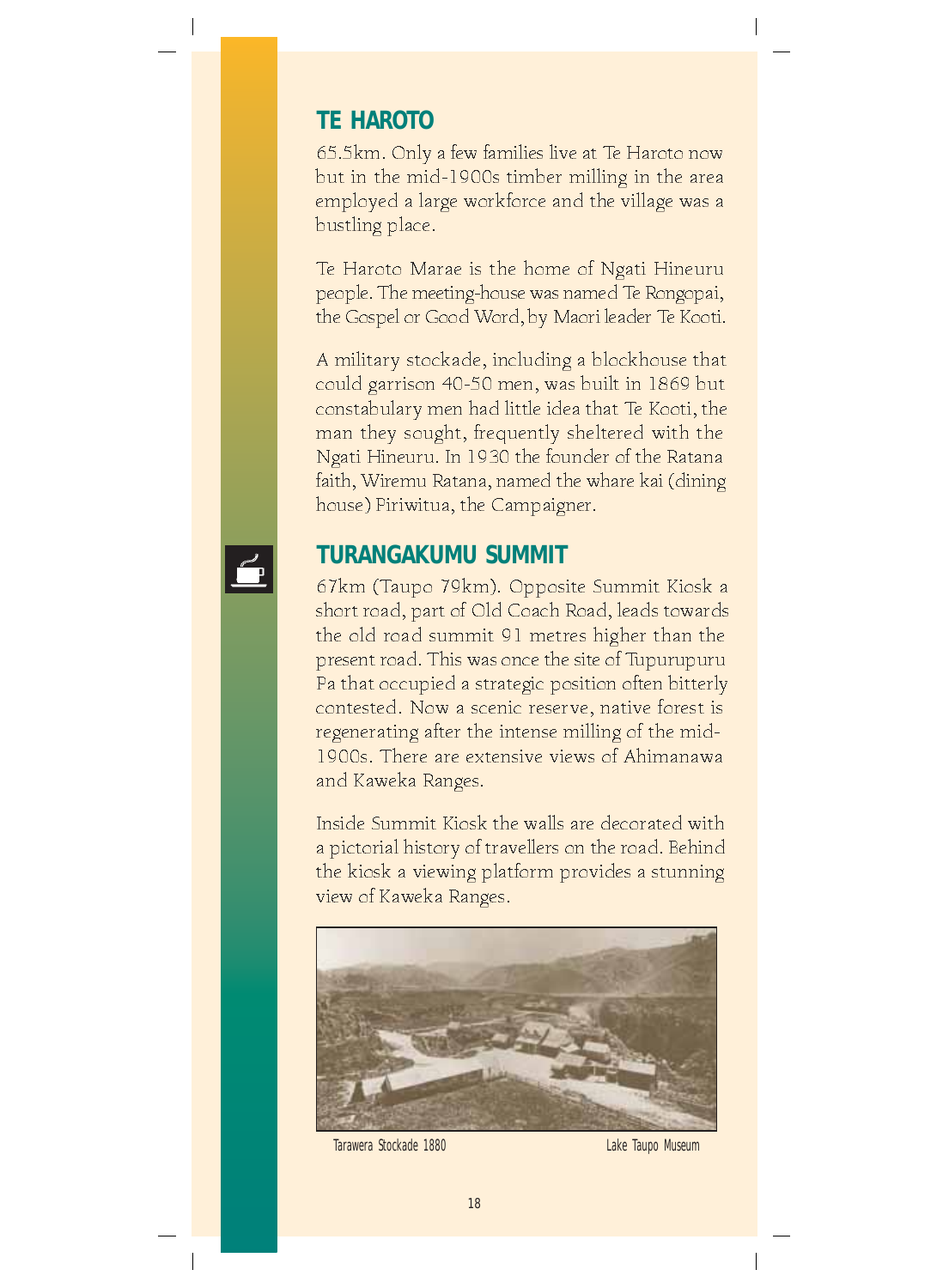*Although introduced pine forests now dominate the landscape, only some of the huge expanse of forests growing in this area can be seen from the road. Beyond the pine forests are large tracts of indigenous forest.*



### **TARAWERA**

81km (Taupo 66km). Ngati Hineuru have occupied this valley for many centuries. In 1869 the telegraph line reached Tarawera from Napier. A large constabulary stockade capable of housing 150 men was established in 1870. The blockhouses were constructed with thick logs in the roofs as well as the walls to give protection from bullets fired from the high hills. The first hotel was built in 1874. For many years Tarawera was the overnight stop for the Napier-Taupo coach service being the end of the first day's journey. Comfort for the travellers included a soak in hot sodium springs, located high on the forest-covered banks of the Waipunga River not far from the hotel. During the mid-1900s many hundreds of people were employed in the sawmilling industry.

Tarawera Tavern, with historic photos and anecdotes lining the walls, is the third stopping place built in this area during the last 120 years.

*One of the most difficult realignments on the entire Napier-Taupo highway was an eight-kilometre section through the Waipunga Gorge. Construction of the*



Tarawera Hotel Tarawera Tavern Collection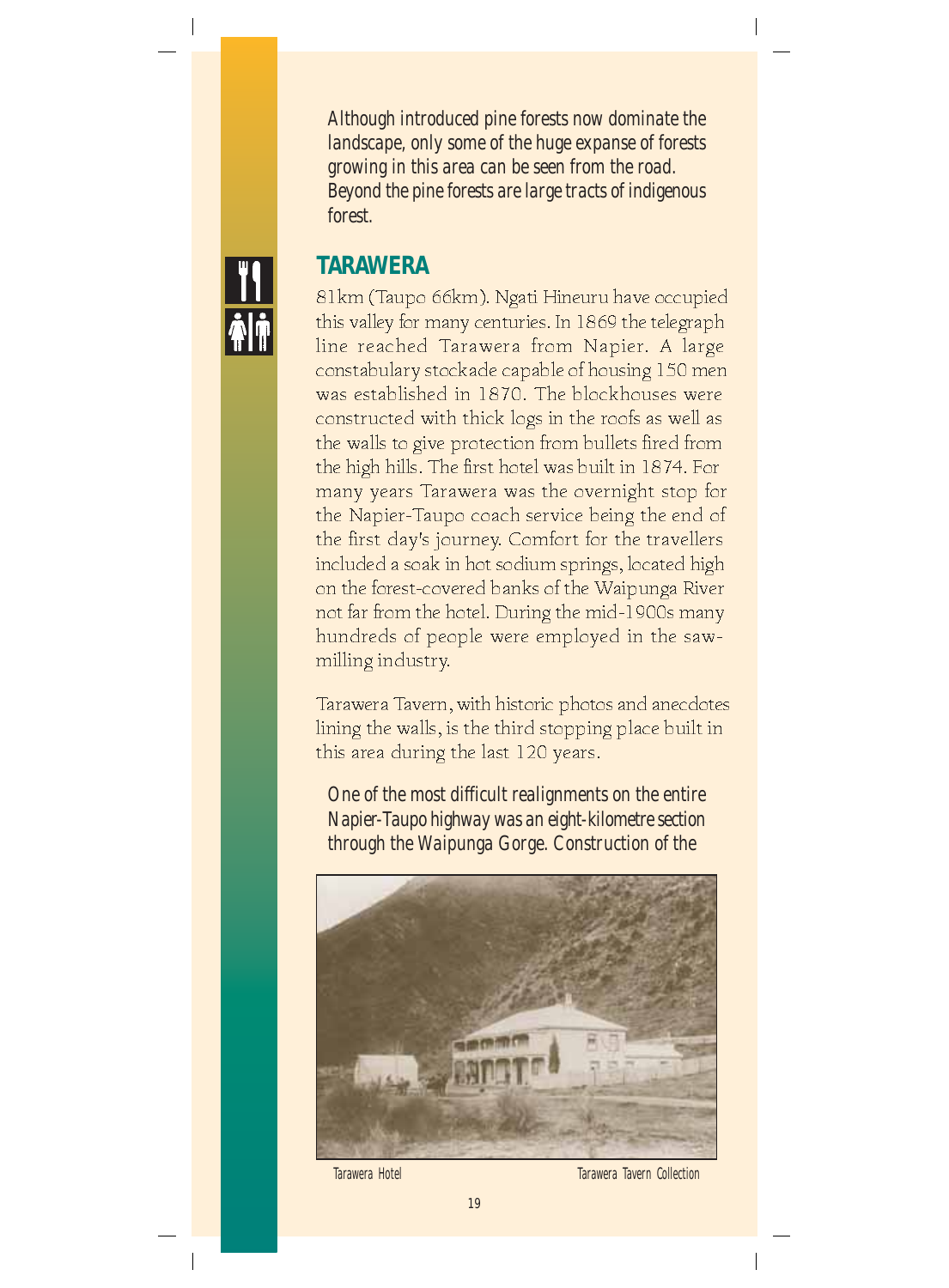*many deep rock and sandstone cuttings, which began before 1940, was finally completed in 1972. Preservation of surrounding forest was a feature of this development. Opoto Scenic Reserve was established in 1964 to enhance the concept of a 'scenic corridor' for the highway. Enjoy the beauty of the Waipunga Valley while taking note of the huge rugged cliffs where considerable difficulty was experienced during the construction of this section of the road. Lofty kahikatea trees are impressive year round while yellow kowhai and white clematis brighten the forest in spring. Tui and bellbirds are often heard. The Waipunga River, flowing east from its source on the Kaingaroa Plains, is highly regarded as a scenic trout fishery with easy legal access from the two picnic areas. For current information contact Fish and Game 0800 242 342.*

#### **WAIPUNGA FALLS**

92.5km. A short road leads off the highway to a parking area and falls lookout - open daily. These scenic falls are formed where Waipunga River flows over the tough, resistant ignimbrite rock that was deposited during the 186AD Taupo Eruption.



Waipunga Falls Maurice Bartlett



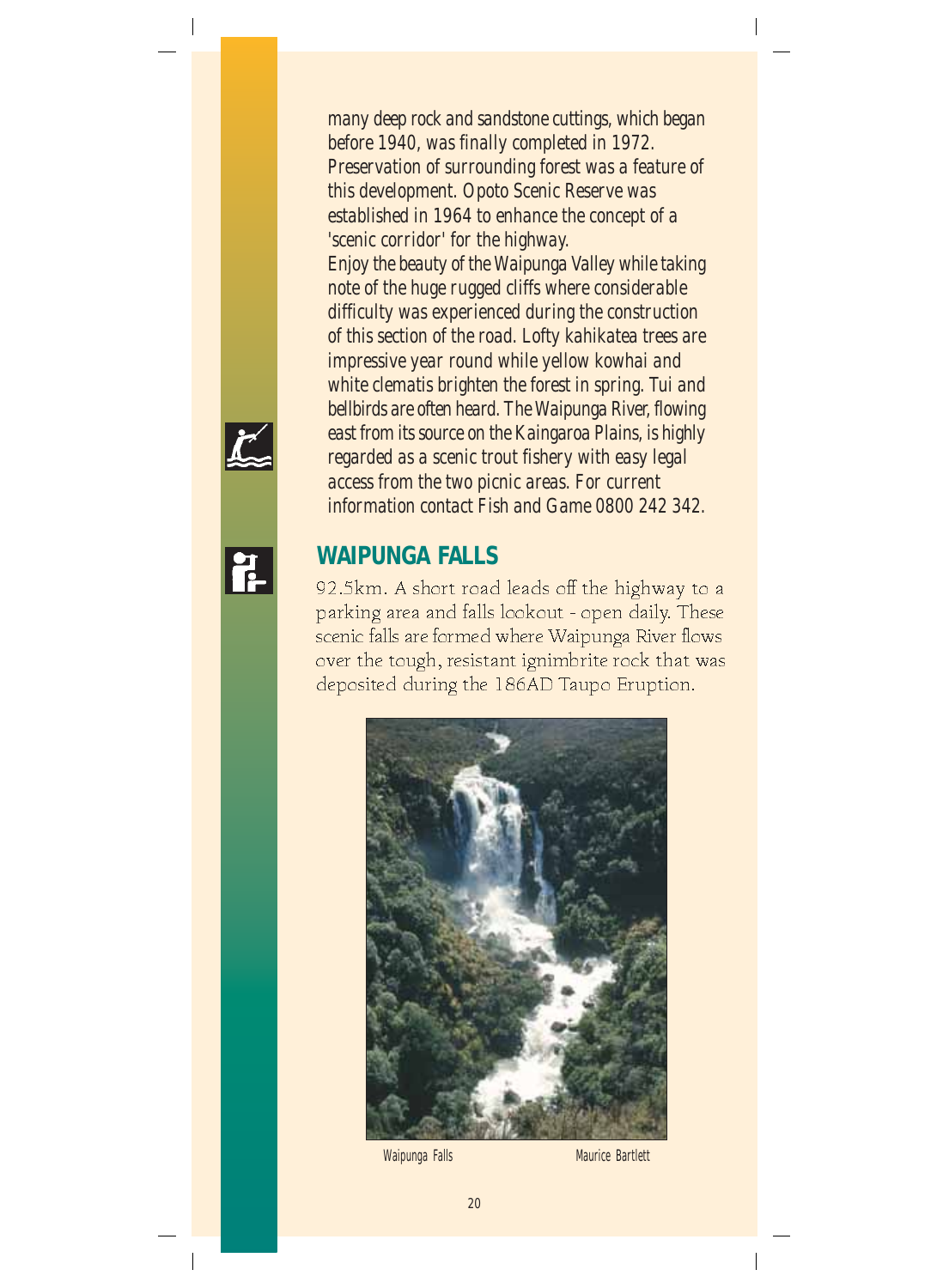*At Matea Road turnoff 99km note part of...*

#### **RANGITAIKI CONSERVATION AREA - FROST FLAT.**

Farm development and pine forests have replaced much of the natural landscape of Kaingaroa Plains. Rangitaiki Conservation Area, a remnant of the tussock shrublands that covered the plains after the Taupo Eruption, remains intact and is protected for its special conservation values. Within the 5000 hectares area, easily visible from the road, is a natural curiosity known as a 'frost flat'. In New Zealand tall native forest usually grows at lower warmer elevations while shrub-lands survive in colder subalpine zones. However, here the opposite occurs. Tussock and shrub-land grow in the lower 'frost trap' flats while tall podocarp and beech forest flourish on the hilltops. Some of New Zealand's endangered native birds, kaka, robin, kakariki and falcon, enjoy the protected natural habitat of Rangitaiki Conservation Area.

*Rangitaiki Tavern offers food and accommodation. Approximately 2km past the tavern, Napier-Taupo Highway reaches its highest elevation of 760m.*

## **RANGITAIKI LODGE**

110km (Taupo 37km). Originally built at Opepe, and moved here in 1887, the old Rangitaiki Hotel provided a lunch stop and horse change for the Napier-Taupo coach service for many years. When the Rangitaiki Hotel burnt down in 1988 shortly



Rangitaiki Hotel Rangitaiki Lodge Collection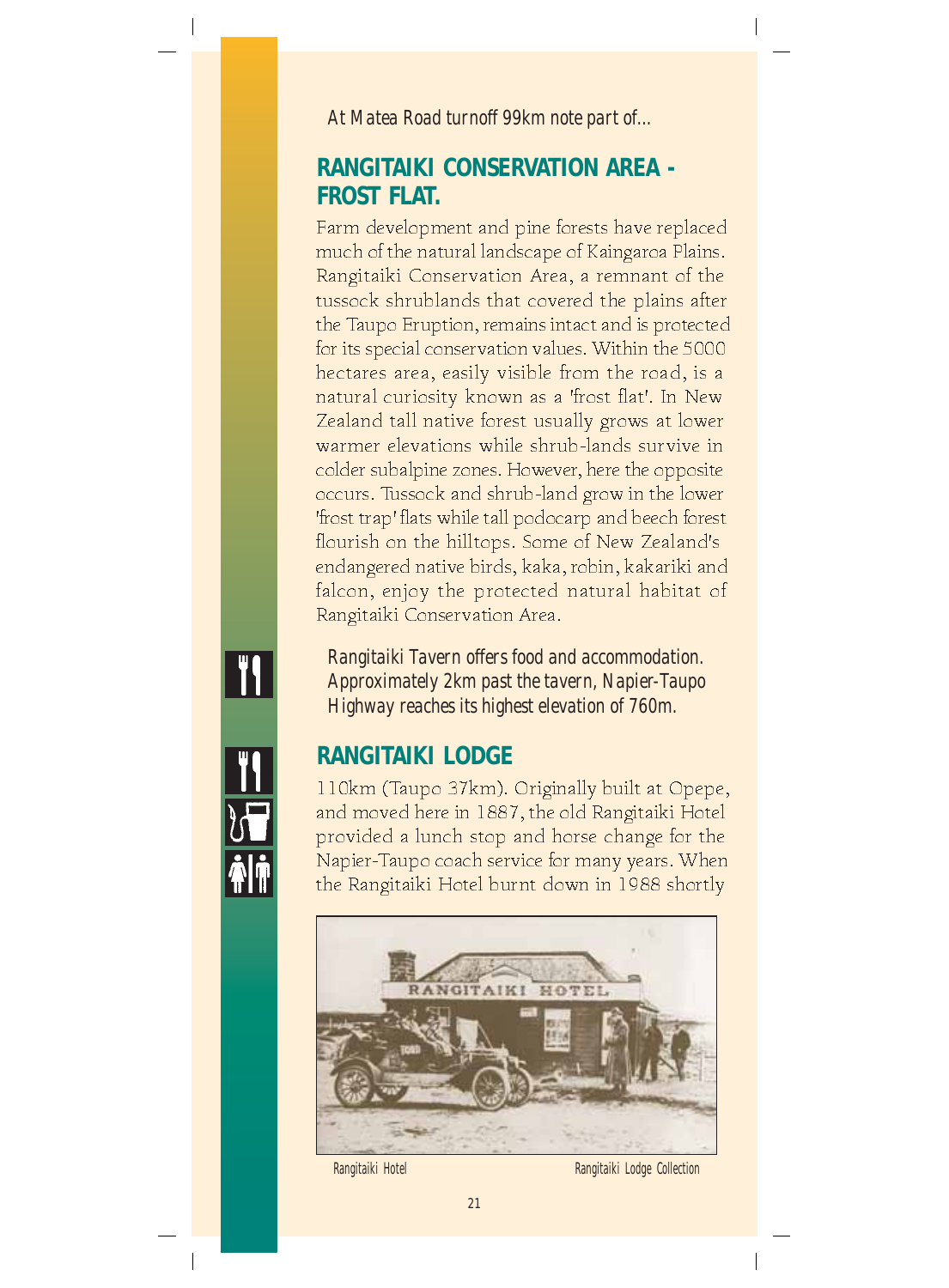after renovations it was replaced by Rangitaiki Lodge.

## **KAINGAROA FOREST AND PLAINS**

113km. The Taupo Eruption of 186AD poured out of vents in Lake Taupo. This eruption was as great as any in the recorded history of the world. It threw out 60-100 cubic kilometres of tephra material, felled great forests, burned trees 30 kilometres away and covered 20,000 sq kilometres with pumice ash. Darkened skies and vivid sunsets resulting from this eruption were recorded by early Chinese and Roman civilizations. The once dense native forests were replaced by low growing tussock and shrub-land on these pumice-covered Kaingaroa Plains where feral horses once roamed freely. With the introduction of inoculated clover seed in 1955 and the overcoming of a serious cobalt deficiency in the soil that caused 'bush sickness' in stock, development of huge farms on the Kaingaroa Plains such as Opepe Trust (a Ngati Tuwharetoa enterprise), Wastelands, Whakatau, Poronui and Lochinver became possible.



Pine Plantation **Ivan Hughes** 

Kaingaroa Forest, one of the largest man-made forests in the Southern Hemisphere, was the birthplace and testing ground for New Zealand's vast forest industry that began in the 1920s. The pumice soils of the Volcanic Plateau provide ideal growing and harvesting conditions as they are friable, quick drying and easily roaded. Radiata pine is the main species grown.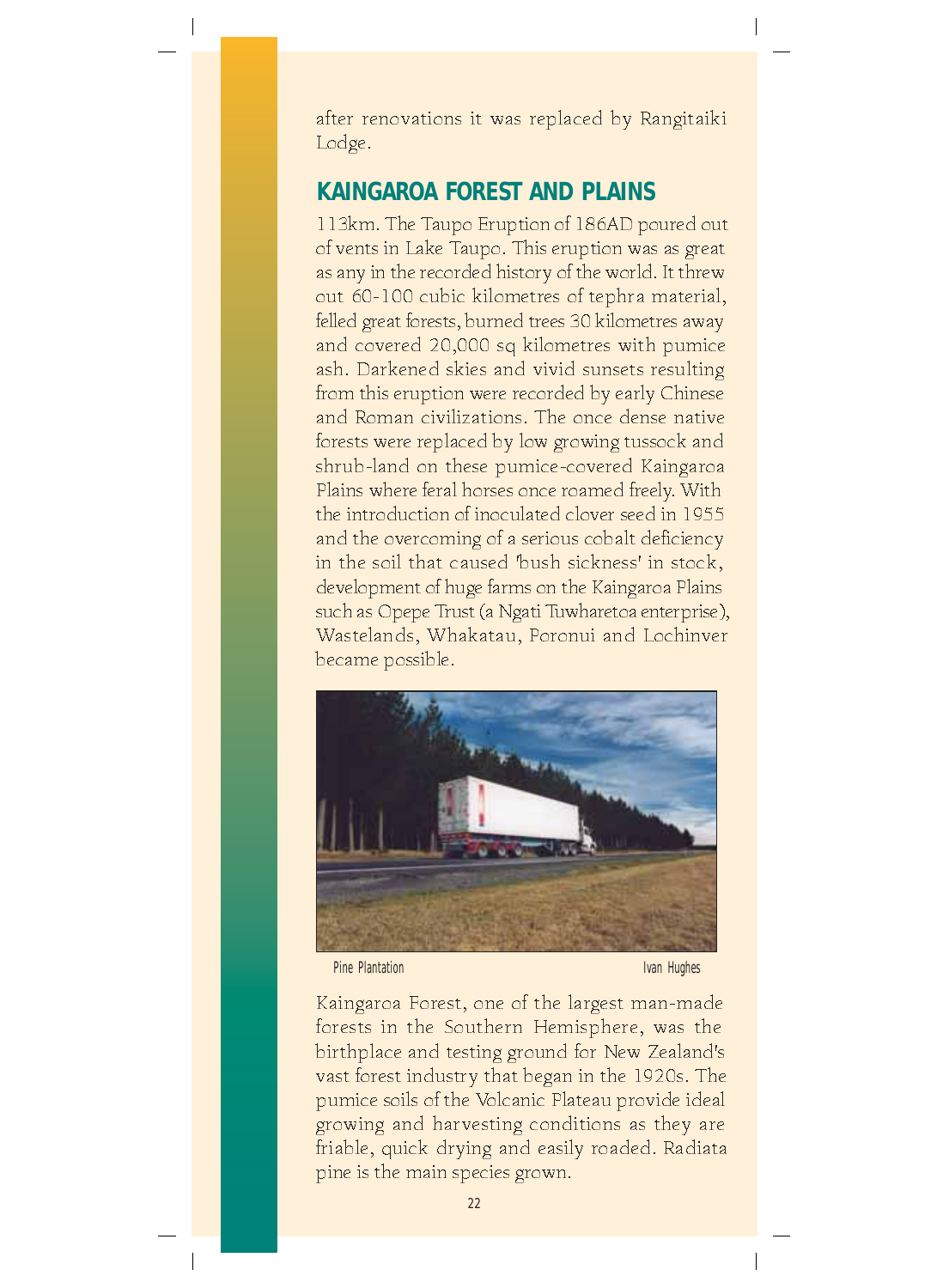

*Taharua Road / Clements Mill Road 118.5km. To access Kaimanawa Forest Park walking tracks, travel Taharua Road and Clements Mill Road to the park boundary (11km). It is a further 18.5km along the narrow forest lined Clements Mill Road to the walking tracks. The healthy stands of red beech and silver beech do not truly show the extent of native logging that occurred here in the mid-1900s. Before entering Kaimanawa Forest Park check with DOC Taupo 07 378 3885.*

#### **OPEPE**

129km was a settlement at the intersection of two major Maori walking tracks, Taupo-Napier and Urewera-Tokaanu.



Opepe Armed Constabulary Redoubt Lake Taupo Museum

In 1869, due to unrest amongst Taupo Maori, along with the activities of Te Kooti and his Hau Hau followers in the Urewera to the north, Opepe was being considered as a site for a military outpost. A detachment of 14 men from the Bay of Plenty Cavalry were camped here but on 7 June 1869 they neglected to post sentries. Taken completely unawares by a group of Hau Hau and, separated from their firearms, they fled into the bush for safety. Only five managed to escape with their lives. As a result of this surprise attack a military outpost was established. A strong timber stockade was constructed during 1869-70 to become a depot for the Armed Constabulary Field Force. A garrison, for up to 140 men and with stabling for 50 horses, was maintained until 1886. A large settlement grew up around the stockade and by the 1880s Opepe had a population of around 600 people.

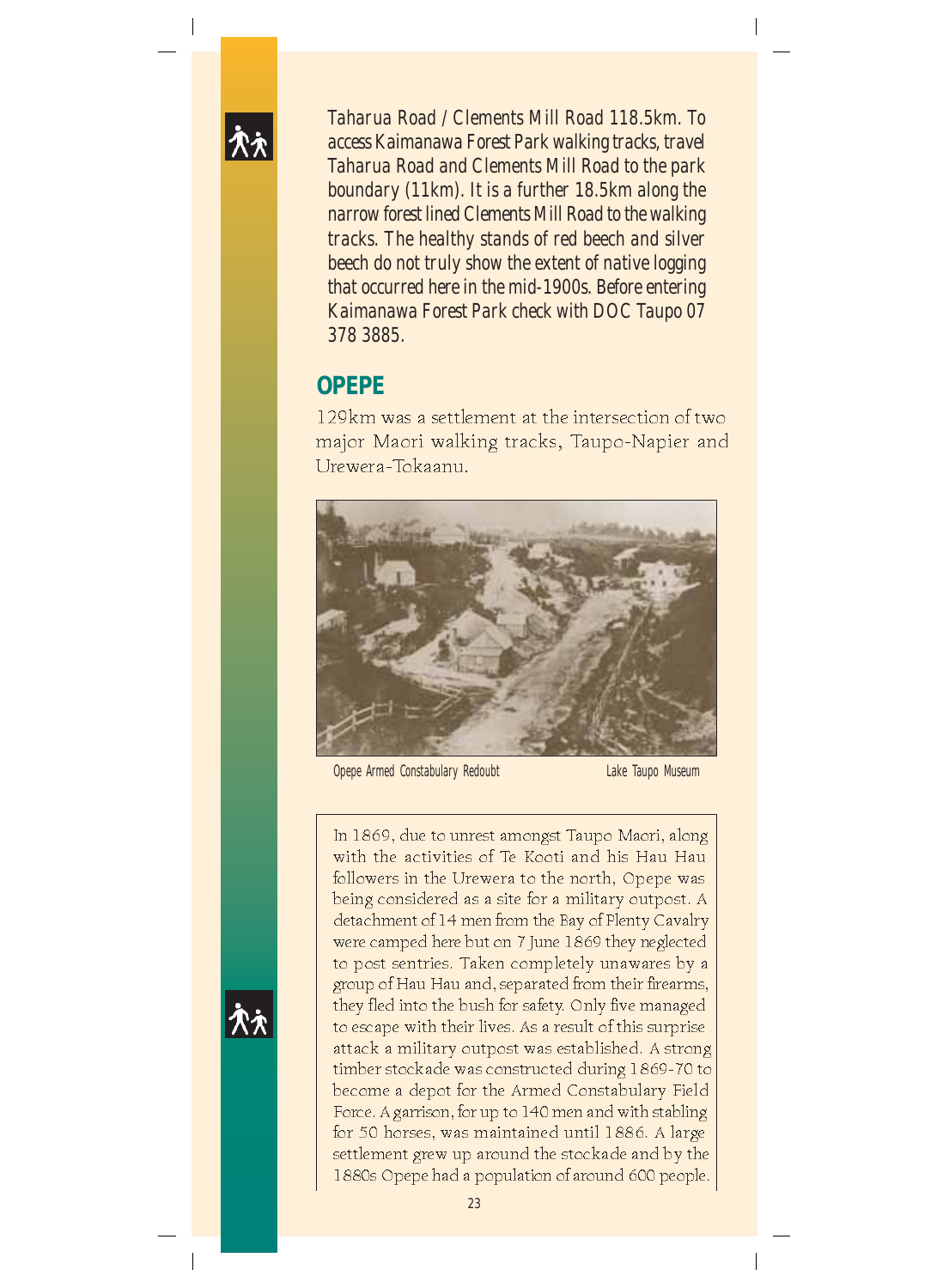The town boasted several shops, a licensed hotel, a dance hall and a racecourse.

A signposted track leads to the graves of the nine victims while on the opposite side of the highway, tracks lead to points of interest associated with Opepe settlement.

*On a clear day look to the southwest for a grand panorama of the three mountains of Tongariro National Park, standing out in often snowy-white isolation. The distinctive cone- shaped Mount Ngauruhoe and the lower sprawling Mount Tongariro are flanked by the highest of the three, Mount Ruapehu.*



Armed Constabulary Graves **Ivan Hughes** Ivan Hughes

*The mountains were gifted to the Crown in 1887 by Ngati Tuwharetoa chief Te Heuheu Tukino. Tongariro National Park is New Zealand's oldest national park and is well known for its skiing, tramping and climbing opportunities.*

*Mount Tauhara - Lonely Mountain (elevation 1088m), to the east of Taupo township, was formed by volcanic activity some 25,000 years ago. In the 1850s there were extensive Maori cultivations on the lower slopes but today there is forest cover of kanuka, kamahi and bracken fern.*

*A walking track, which requires a moderate level of fitness, leads off Mountain Road to the summit of Mount Tauhara.*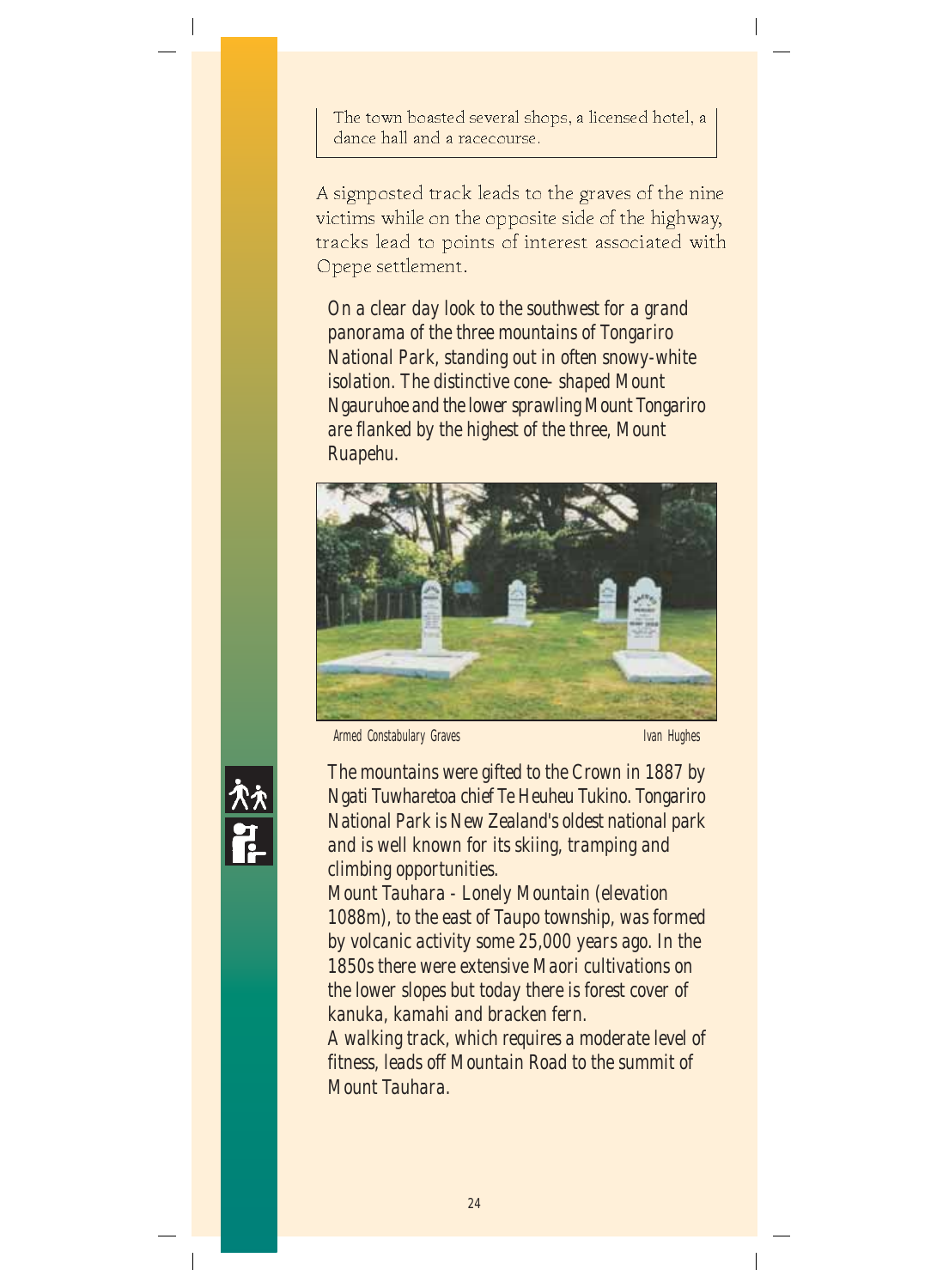

Mount Tauhara - Lonely Mountain Ivan Hughes

Maori legend tells that the mountains Taranaki, Putauaki and Tauhara were all deeply in love with beautiful Pihanga, the mountain that stands above Turangi at the southern end of Lake Taupo. But Pihanga loved only majestic Tongariro. A mighty battle erupted amongst the rival suitors. Tongariro, the victor, banished the other three. Taranaki fled west. Putauaki hastened north and is now known as Mount Edgecumbe. But the tardy Tauhara, with heavy heart, travelled reluctantly and when overtaken by dawn had only reached the north eastern shore of Lake Taupo. Here he stands to this very day looking mournfully across the lake towards his lost love Pihanga.

#### **THE TERRACES HOTEL**

143km. For over 100 years tourists visiting Taupo have been rested and restored at mineral pools. Built in 1889 the hotel was named The Terraces Hotel referring to the now lost black silica terraces from which thermal water once leached into



The Terraces Hotel c1890 HB Cultural Trust Collection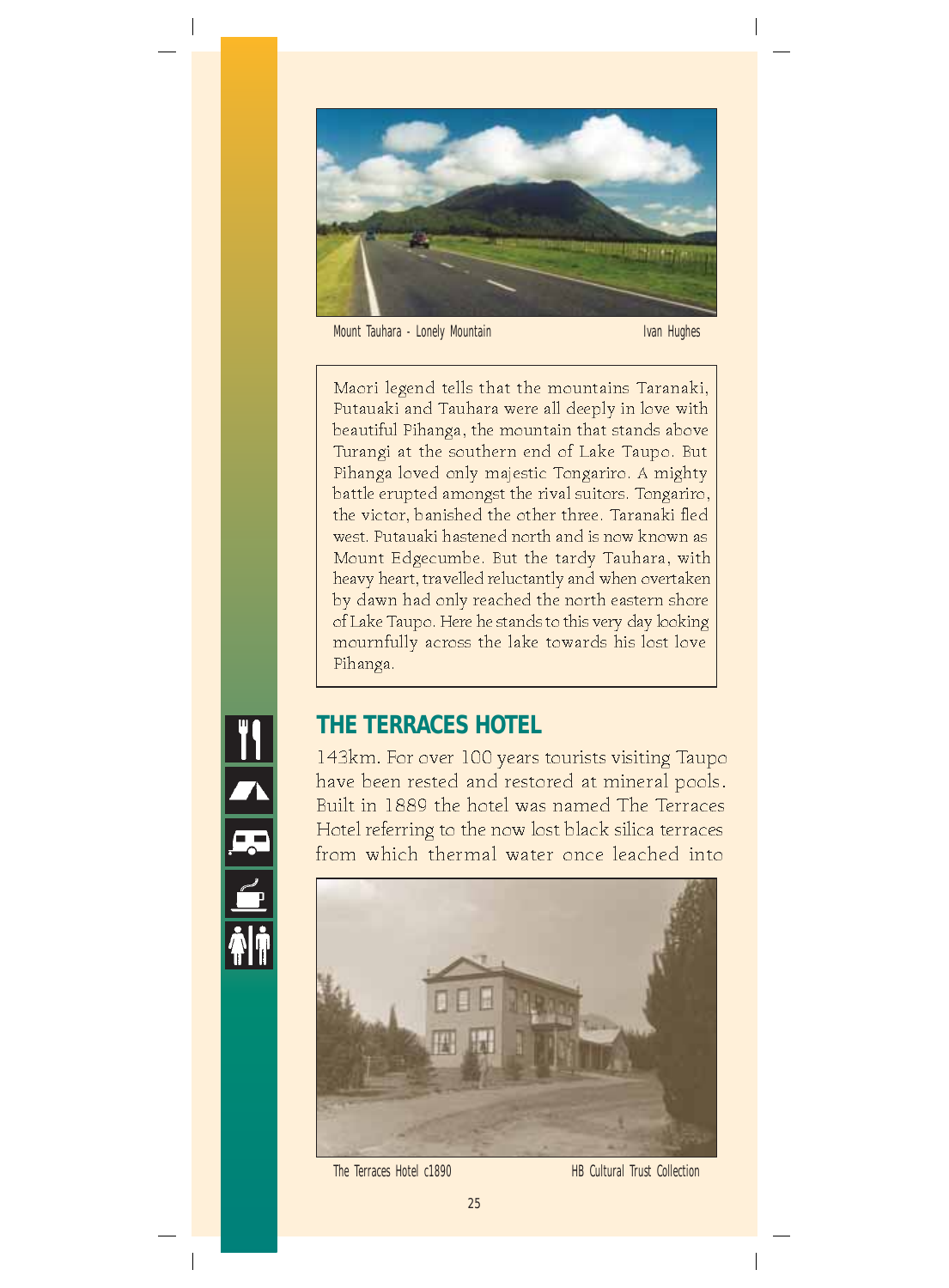Onekeneke Valley behind the hotel. *Willis's Guide Book of New Routes for Tourists,*1894 described the hot lake created out of two pools as 'the finest natural swimming bath in the Thermal District'. For some years the hotel was named De Bretts but has now reverted to the original name, The Terraces Hotel.

*Adjacent to The Terraces Hotel are De Bretts Thermal Resort, a holiday park which offers a variety of accommodation, and Taupo Hot Springs and Health Spa with mineral indoor/outdoor hot pools and a giant water slide.*

*Continue to the lakefront then turn right and continue to end the Trail at ...*



# *i***SITE TAUPO**

147km (elevation 367m) Tongariro Street, 07 376 0027.



*i*SITE Taupo **Ivan Hughes** Ivan Hughes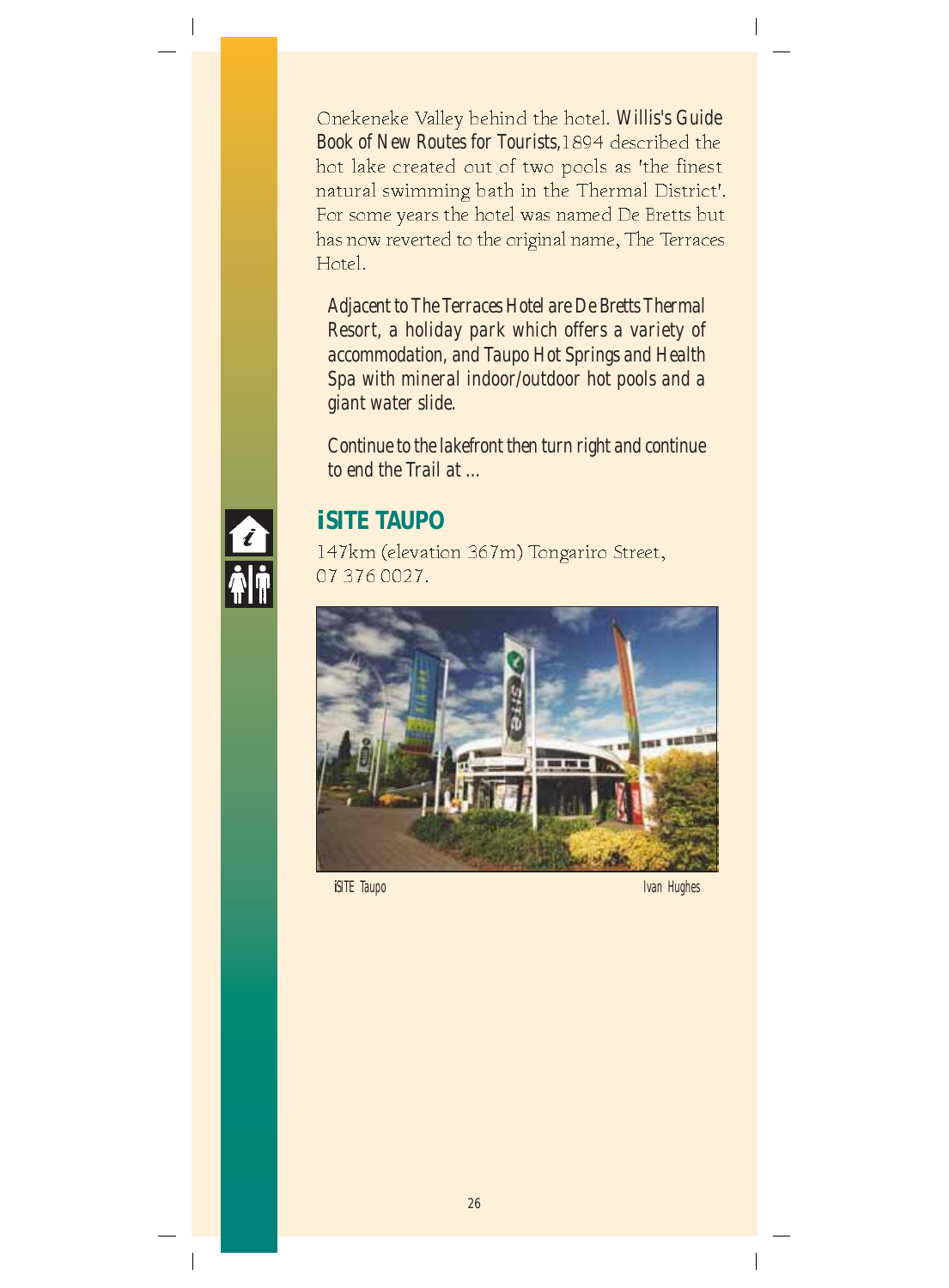